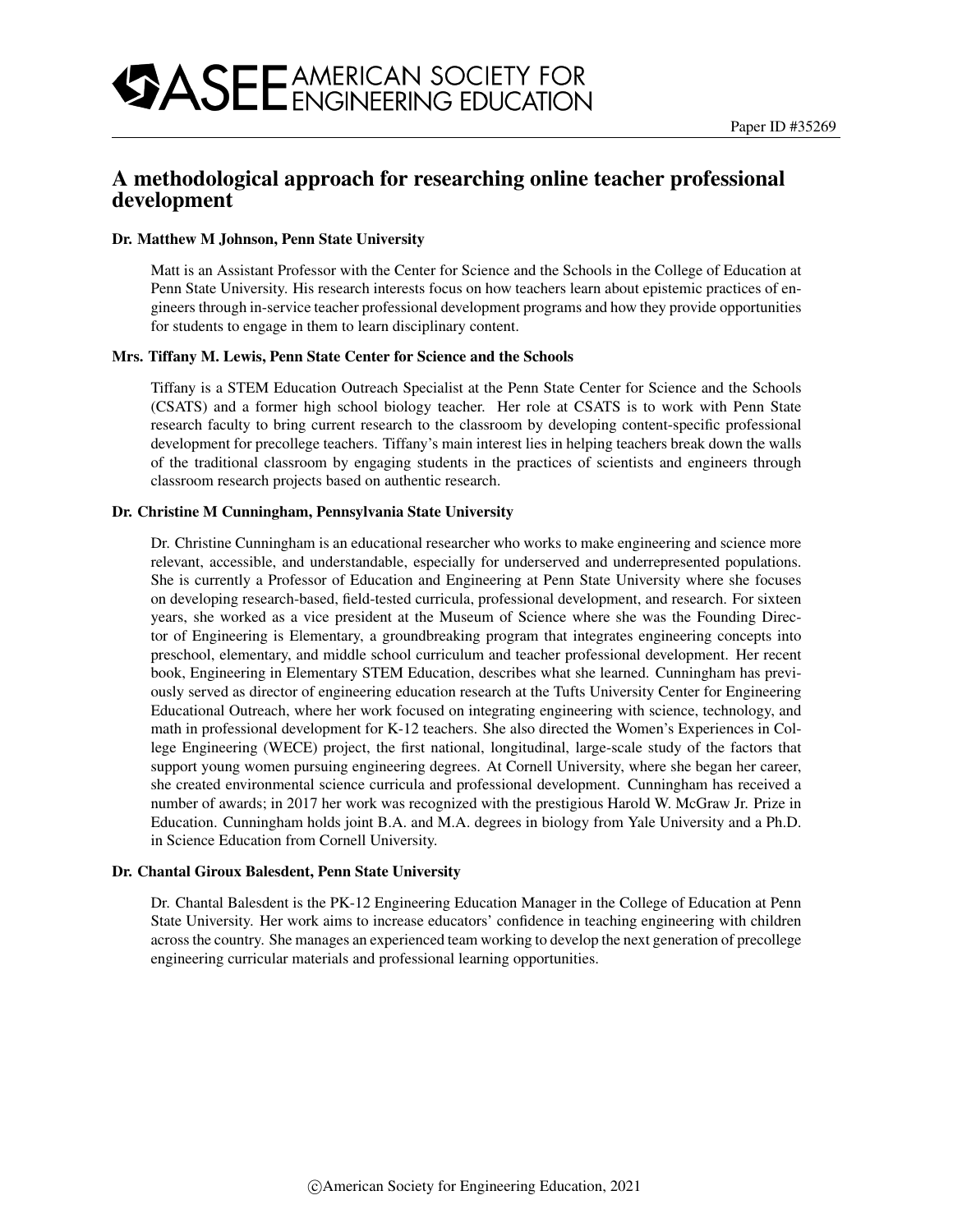# **A methodological approach for researching online K-12 teacher professional development in engineering**

# **Abstract**

This paper describes a method to study engineering teaching and learning in an online inservice teacher professional development setting. We first describe the theoretical considerations we bring to research. Then, we describe *interactional ethnography*, including the types of questions that can be asked and the methodological approaches that have been taken previously. We argue that since this approach has been demonstrated to be appropriate for the study of student and teacher learning, it is also appropriate for synchronous online learning environments. We demonstrate the application using the example of a series of workshops for elementary school teachers learning about engineering content, pedagogy, and practices. We also describe the affordances of online digital tools in the facilitation of these experiences and in data collection, and we make suggestions for other uses of this approach.

# **Rationale**

Recent STEM education reforms have emphasized the importance of engaging students in the *practices* [1-2]; and *habits of mind* [3-5] of engineers in K-12 settings. In response to engineering standards at both the national and state levels [1,2,5], curricula have been developed to help teachers overcome their lack of experience with engineering. However, two important aspects of teaching and learning engineering have been understudied: 1) the ways in which teachers learn about engineering, and 2) how they transfer that learning to the classroom to support their students as engineers.

Using empirical studies of engineering across disciplines, Cunningham and Kelly [5] identified sixteen epistemic practices of engineers that are important to consider for K-12 classroom engineering projects in addition to the science and engineering practices identified in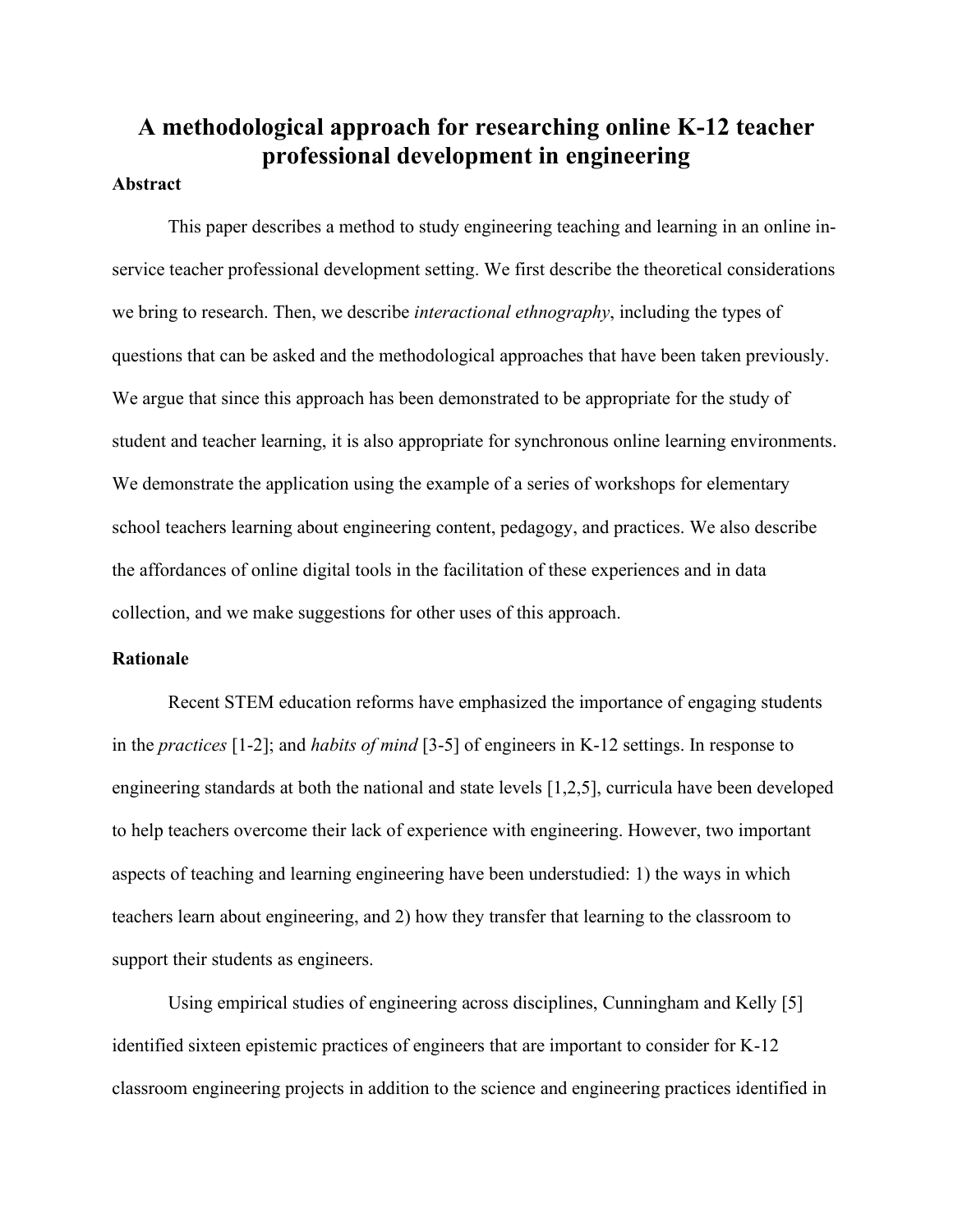the Next Generation Science Standards (NGSS), and the epistemic practices have been incorporated as habits of mind of engineers for practitioners [7]. These practices, based on disciplinary work, are the ways social groups propose, communicate, justify, assess, and legitimize knowledge claims [8,9]. It is the participation in these practices that give us insight into how students (and teachers) learn about engineering.

Teacher workshop settings, like K-12 classrooms, are a complex cultural setting. From a pragmatic perspective, the engineering activities in these workshops are navigated by teachers in small groups that collectively use epistemological judgments [10]. While it is almost certain they will learn through participation in any workshop activity, they will not always learn what the facilitators intend, so the interesting problems to research are the directions that learning takes [10]. Since a significant portion of the teacher workforce was prepared prior to recommendations of NGSS, many teachers need professional development experiences in the areas of engineering and in practices-based teaching. They also need to experience engineering curricula from a student's perspective and to consider how they can use it in their own contexts [7].

Sustained professional development is most effective for fostering teacher learning and changes in teacher practice [11-13]. According to Loucks-Horsley [11], effective PD is 1) designed to address student learning goals and needs; 2) driven by a well-defined image of effective classroom learning and teaching; 3) designed to provide opportunities for teachers to build their content and pedagogical content knowledge; 4) supportive of teachers development of professional expertise, 5) linked to other parts of the educational system; and, 6) continuously evaluated and improved. These factors require long-term engagement with the participating teachers, and a blended approach of face-to-face and online learning [14].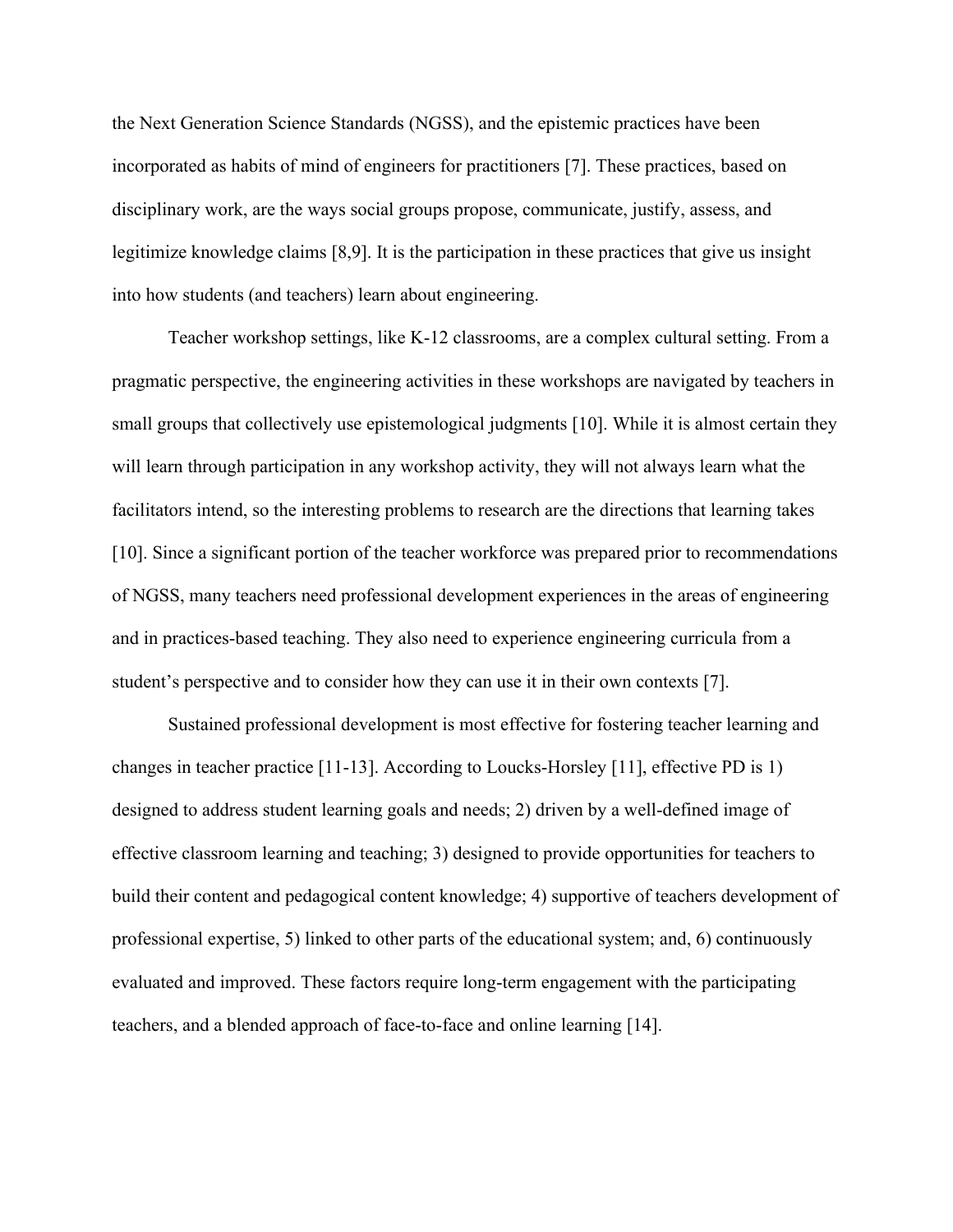Specific to K-12 engineering PD, there is not a clear description of the knowledge and skills needed for teaching engineering, in part due to the ways that states certify teachers—the majority of engineering teachers are trained as science or technology educators and few have engineering experience [3]. With only standards as reference, teachers are expected to learn engineering on their own and enact this learning with students. Neither national STEM education reforms in science [1], computer science [15], or math [16], nor those from the state-level [17]. will improve the education system alone, so high-quality engineering PD experiences are essential for improving K-12 STEM education [18].

# **Theoretical Framework**

We approach teacher learning through a sociocultural lens. It is guided by empirical studies of professional engineers and views the materials used in learning as a part of the discourse that is important to consider. We also view teacher learning through the lens of professional vision, where they develop their ability to teach through interactions with instructors and as they get practice in the classroom.

Studies looking closely at the professional practice of engineers (i.e. "engineering studies") give us insight into the ways in which engineers create knowledge. These "epistemic practices" are constructed socially, are situated in activity, rely on prior discourse and/or artifacts, and matter to what counts as knowledge [9]. People doing engineering work behave within the social structure to do their best understanding of high-quality work [19]. Their interactions are essential to understanding how they accomplish their goals [20], and the solutions they develop are tied directly to the beliefs and assumptions they hold [21].

Consistent with our overall sociocultural understanding of classroom work is sociomaterialism, in which the artifacts used are equally important to consider with the social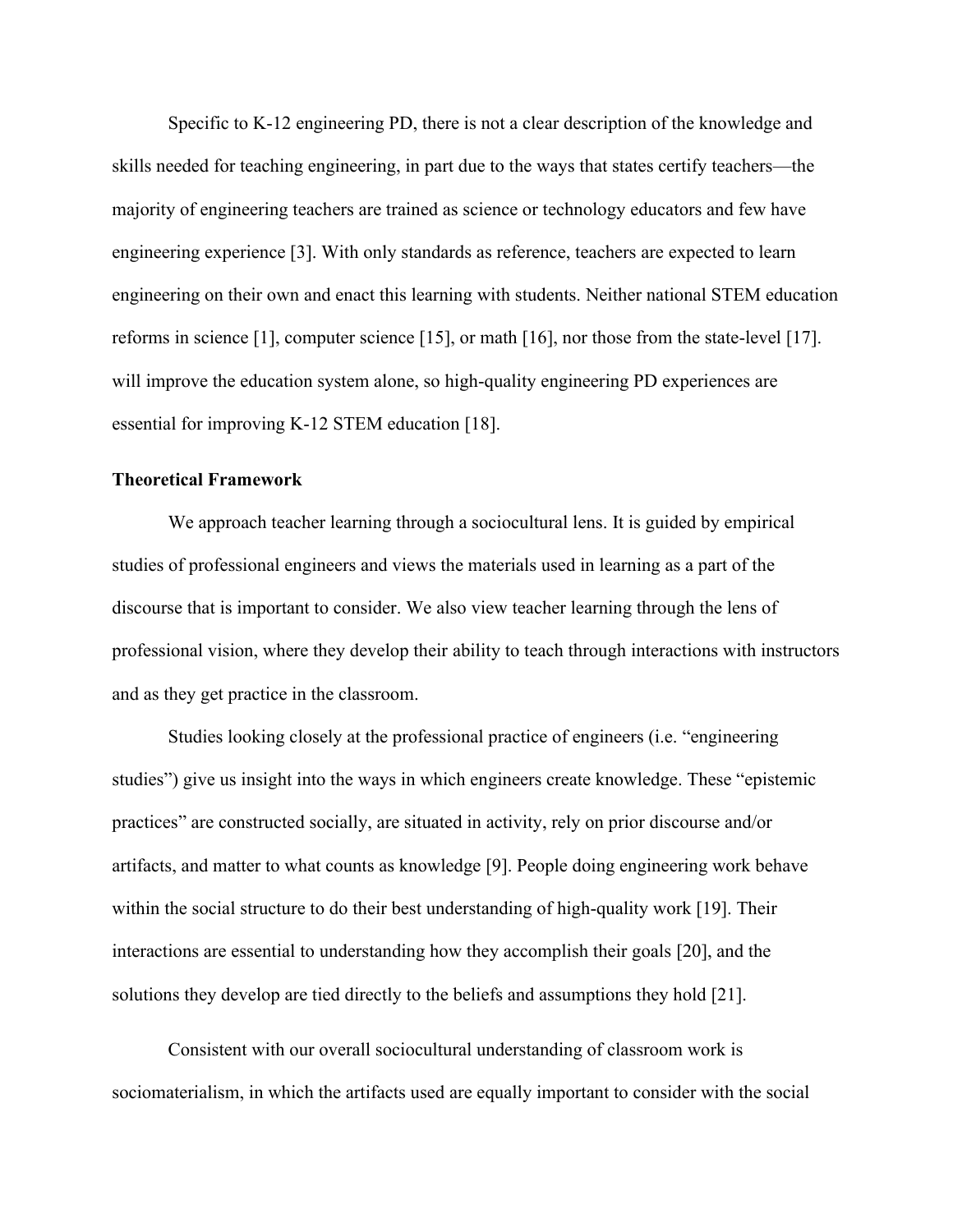aspects of talk and action [22]. In other words, the people and the materials are both significant and should be studied together [23]. Classroom engineering should also be viewed using the concept of sociomaterial bricolage [20] because participants are constrained by the availability of materials, and as bricoleurs, must make do with what they have [24].

Teachers develop their professional vision over time. Goodwin [25] describes how members of a profession learn discursive practices by observing phenomenon in a specific context, then mark or highlight the specific aspects that are salient, and finally by producing representations of these practices. This expertise and pattern recognition enables them to diagnose problems and identify opportunities [26]. In learning to teach, teachers must first notice *what* is important in a teaching situation [27,28] and understand *why* it is important [29]. Particularly as these teachers learn new content and practices, they learn to identify these interactions in complex classroom environments as they interact with their instructors and as they gain experience teaching it [30].

We use this theoretical framework to guide our research questions, methods, and analytical decisions. Classroom engineering is typically done in small groups and involves collaboration, negotiation, and problem solving, so interactional ethnography [30,31] will be used as a primary approach to investigate those research questions.

# **Interactional Ethnography**

Borrowing from sociolinquistics, cultural anthropology, ethnomethodology, and critical discourse analysis, *interactional ethnography* (IE) is an approach to study cultures-in-the-making and consider the discourse, actions, and uses of texts, signs, and symbols in the co-construction of reality within social groups [30]. Analysis of these aspects of learning activities is relevant due to the importance of the use of language in these settings [33]. This approach is important for at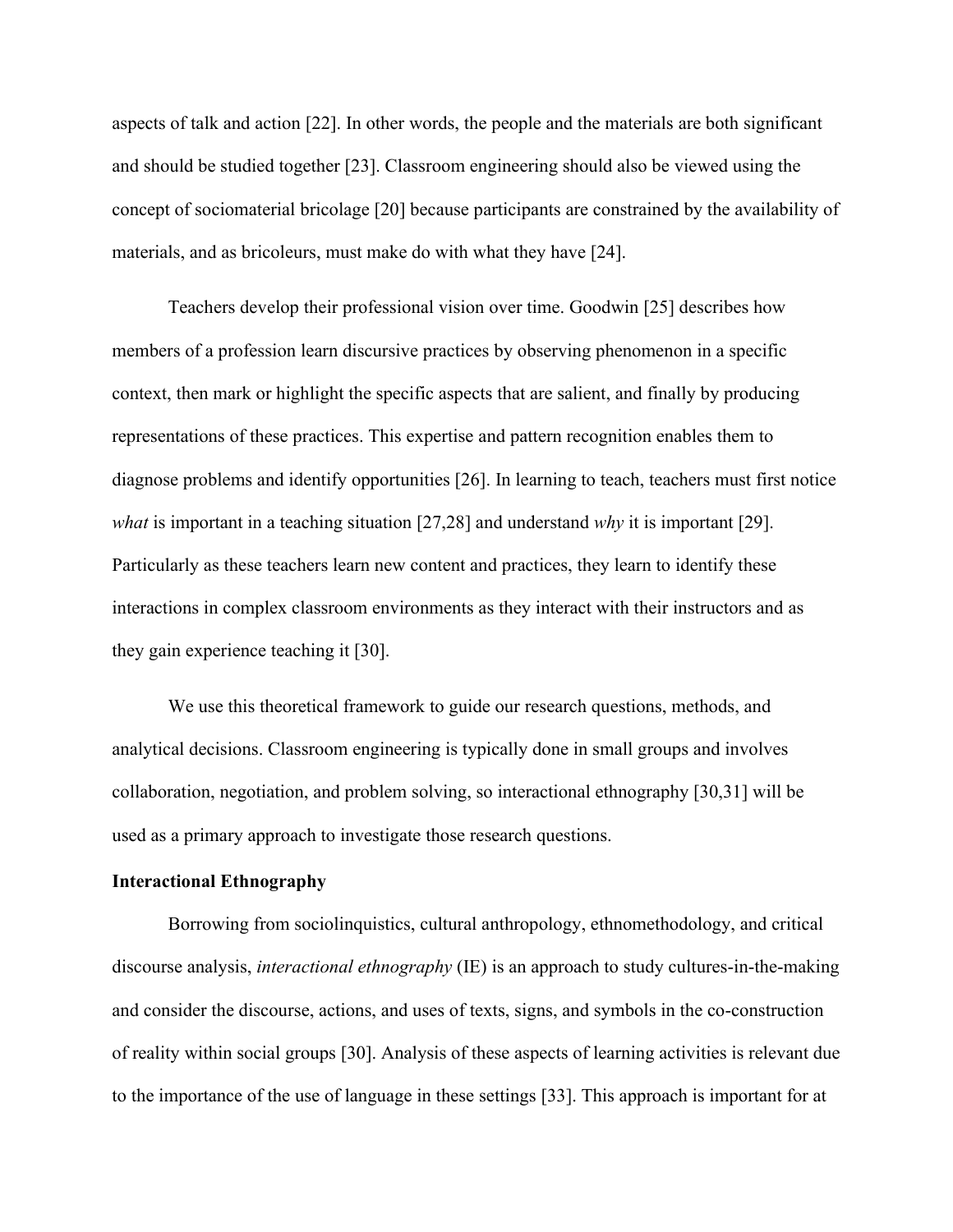least two significant reasons. First, it is useful in addressing research interests that must be situated within social practice but can be systematic enough to address concerns of validity and trustworthiness [34]. Second, it is also appropriate for investigating talk and action demonstrating the roles and responsibilities that are locally defined and enacted by the participants that would be difficult to consider through experiments, pre-/post-assessments, or other techniques used in the field [31].

One of the primary data sources of research on science and engineering activity is video data. This can be difficult to convey trustworthiness to the reader, so researchers must be transparent in their epistemological decisions about the systematic investigation of the interactions involved in the setting [35]. IE typically starts with a period of observation that assesses the culture of the classroom to better understand the baselines for talk and action [36]. It is through this understanding of cultural norms in which the analyst can contextualize the events that make up the overall activity, similar to Polkinhorne's hermeneutic circle [36].

Depending on the research interests, it is often appropriate to also consider written texts (i.e., engineering journals) and artifacts (i.e., the developed technology) as data. Johnson [37] found that video and journal data support each other in analysis. Insightful discourse occurs within the group may not appear in the journal and some outcomes are so obvious they do not warrant a discussion but appear in the journal based on the prompts. Kelly and Green [30] describe this methodology in greater depth with illustrative examples. They show this approach to research to be useful in many ways, including to investigate gender positioning in science among kindergarten students [38], preservice teachers learning about ambitious teaching practices [39, 40], the language usage of a science teacher in a bilingual class [41], and elementary students engaged in engineering design projects [31,42].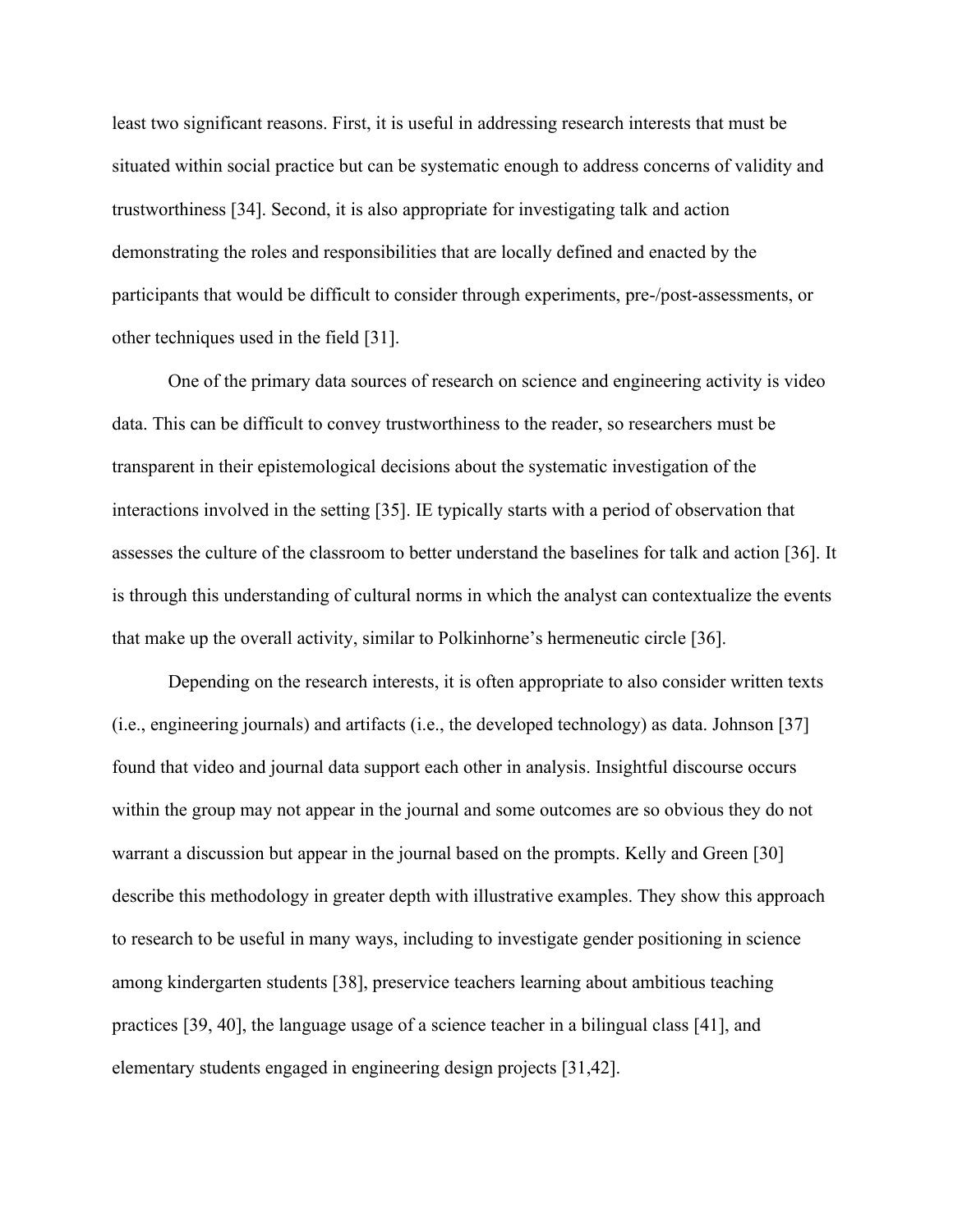Due to COVID-19, many educational offerings had to change from in-person to online. To continue our research progress, we adapted an existing methodology to investigate teacher learning. We will use this example to describe the application of IE to this setting and will highlight the affordances of this method as well as a description of the kinds of analyses that are currently underway with the data we collected.

## **Context**

The first part of the study we describe here seeks to understand how rural elementary school teachers learn about and engage in the epistemic practices of engineering [5] and how they apply local knowledge from their area to help students connect engineering as a school project to engineering in their lives. Rural schools are home to many students from low socioeconomic backgrounds and a high percentage of the students are potential first-generation college attendees. These populations are underserved in engineering. The study will then research the ways in which a subset of the workshop teachers teaches engineering in their classrooms, using the workshop as a basis of comparison. We plan to use the knowledge we gain through this research to make recommendations for teacher educators about the needs of these teachers and how to best support their use of engineering design projects in their classes.

Originally planned as a two-day in-person workshop, the resulting workshop was a fourpart series of half-day, synchronous meetings with eight rural teachers from three schools in rural areas in the Mid-Atlantic region. All eight participating teachers had attended the same school in which they teach, have greater than five years of classroom experience, teach about the environment and ecology in their science curriculum, and have never learned about or taught engineering before. They were recruited for the reasons mentioned and because their superintendents were supportive of their teachers learning about and teaching engineering. The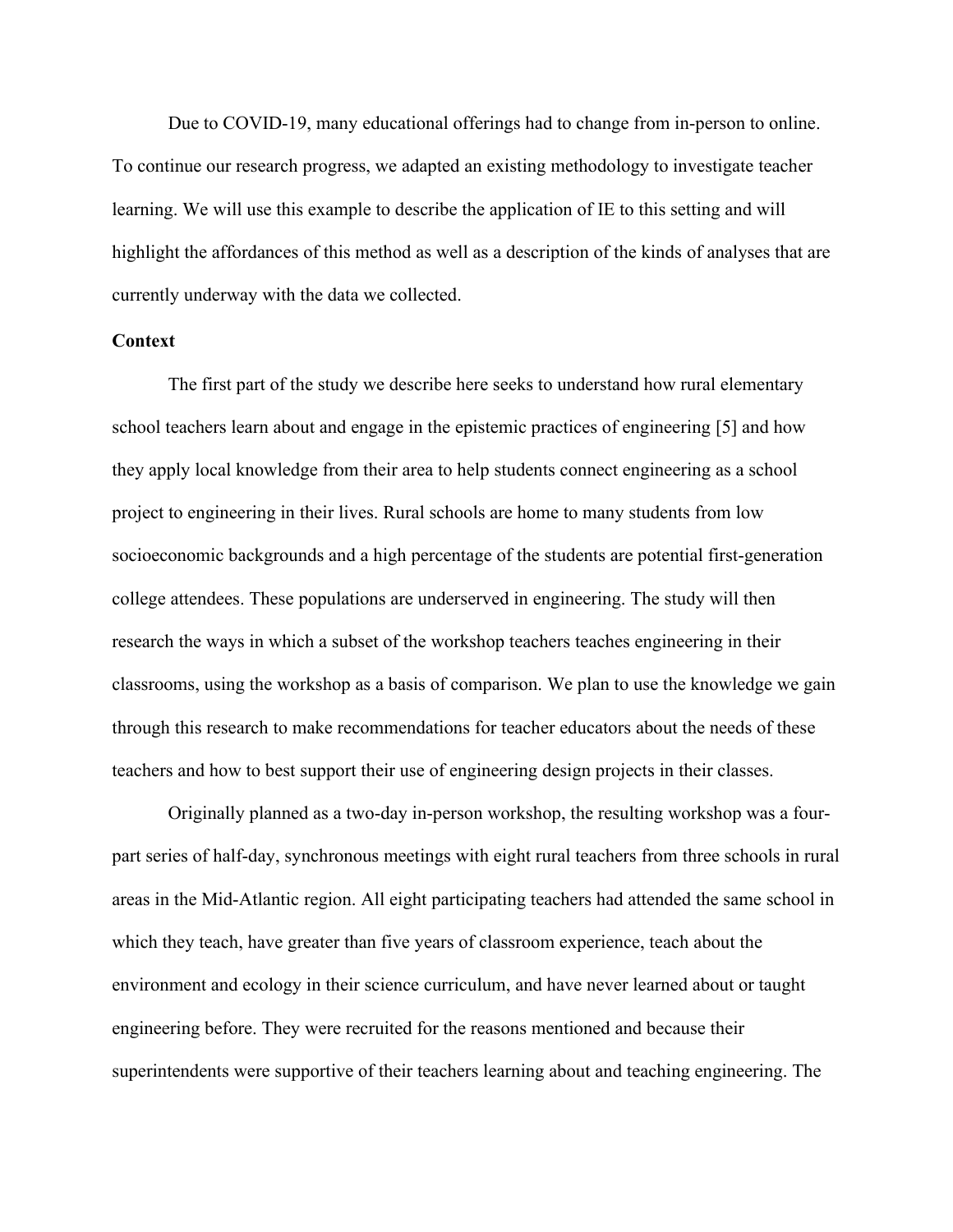teachers were situated in 4 pairs of teachers who teach in the same grade at the same school. During the workshop, each pair was physically located within their schools in private conference rooms wearing masks and the workshop was facilitated by the instructors via Zoom. Materials needed to participate in the hands-on designs were packaged into kits and delivered to each school. The overall objectives were to introduce teachers to engineering and engineering practices through participation in design and reflection activities as a "student" engaged in engineering as well as time as a teacher to reflect on teaching the activities with their students.

Day 1 introduced teachers to the concept that a technology can be an object, system, or process that solves a problem or makes life easier and that engineers design or improve technologies. Then, teachers participated in the activity called "Perspiring Penguins" [43]. In it, teachers designed a habitat using materials given to them for a penguin (ice cube) to survive in a Phoenix Zoo (heat box), attempting to minimize both cost and the percentage of mass loss during the five-minute exposure. We reflected on the ways they engineered by identifying the NGSS [2] and epistemic practices of engineering [5] used, and discussed ways to assess students' engagement in the practices using a continuum based on the NGSS practices [44] adapted to engineering. The teachers also watched video of teachers and students engineering in the classroom and identified practices they observed.

On Day 2, teachers identified several examples of engineering they encounter in their lives. Photos provided by the participants led to discussions about why it was an example of technology and how effective it might be to use as examples with their students [45]. Then, using the engineering design project from Day 1 as well as classroom video, teachers identified and discussed the different types of failure and their consequences [37]. They also used an analytic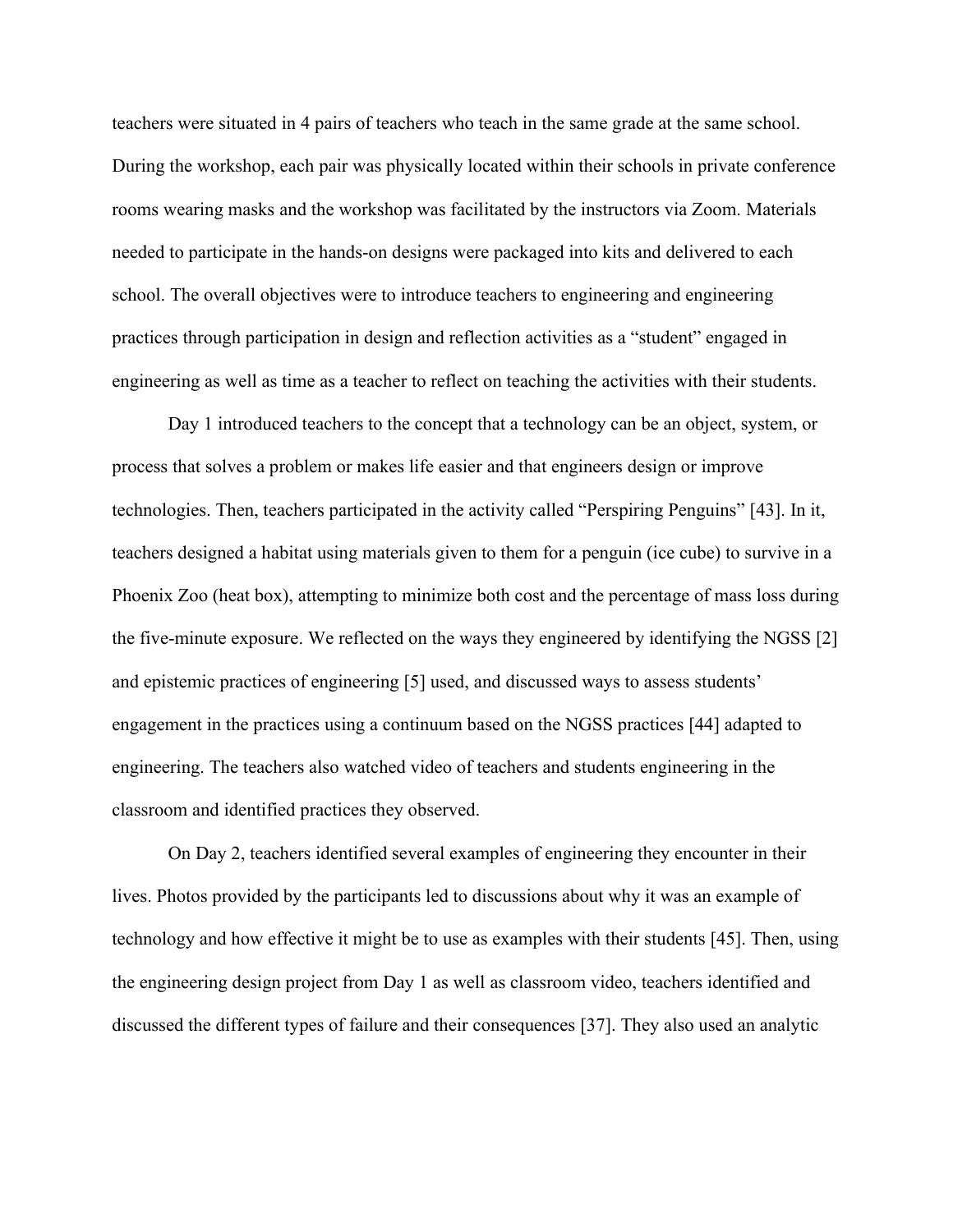rubric [31] to quantitatively assess improvement and reflected on the needs to use this approach in the classroom.

During days 3 and 4, teachers piloted a new curricular unit, "The Problem with Plastics," as students and reflected on each of the eight lessons as teachers, including which of the 16 epistemic practices [5] were prominent. Significant time was included to discuss logistics of working through the lessons with students and to answer any questions they have before implementing the unit in their classes. Table 1 summarizes the workshop agendas.

Table 1-Workshop series goals and activities

| Day            | Learning Goals                                                           | Activities                  |
|----------------|--------------------------------------------------------------------------|-----------------------------|
| 1              | Describe features of technologies                                        | "Tech in a bag"             |
|                | Engage in an engineering project                                         | "Perspiring penguins"       |
|                | Reflect on engineering practices they used                               | Engineering practice        |
|                | Observe and reflect on students and teachers engaged in engineering      | rubric, epistemic practices |
|                | practices                                                                | of engineering              |
|                |                                                                          | Classroom video             |
| $\mathfrak{D}$ | Identify and reflect on examples of engineering in their area            | Photodocumentation          |
|                | Consider the role of failure and improvement in engineering              |                             |
|                | Describe the role of teacher feedback in classroom engineering           | Classroom video             |
|                |                                                                          |                             |
|                |                                                                          | Classroom video             |
| 3              | Experience first half of environmental engineering unit as a "student"   | "The Problem with           |
|                | Reflect on first half of environmental engineering unit as a teacher     | Plastics" Unit              |
|                | Make connections between the unit and local ecosystems, trash/recycling, |                             |
|                | and pollution                                                            |                             |
| 4              | Experience second half of environmental engineering unit as a "student"  | "The Problem with           |
|                | Reflect on second half of environmental engineering unit as a teacher    | Plastics" Unit              |
|                | Make connections between the unit and local ecosystems, trash/recycling, |                             |
|                | and pollution                                                            |                             |

# **Facilitation and Data Collection**

This section will briefly describe the digital tools we used to facilitate the workshops as

well as ways they facilitated data collection.

# *Google Classroom*

Electronic copies of all workshop materials including handouts, presentation slides,

agendas, and evaluations were all shared through Google Classroom, to which each teacher was

invited. Surveys were submitted anonymously to increase accuracy.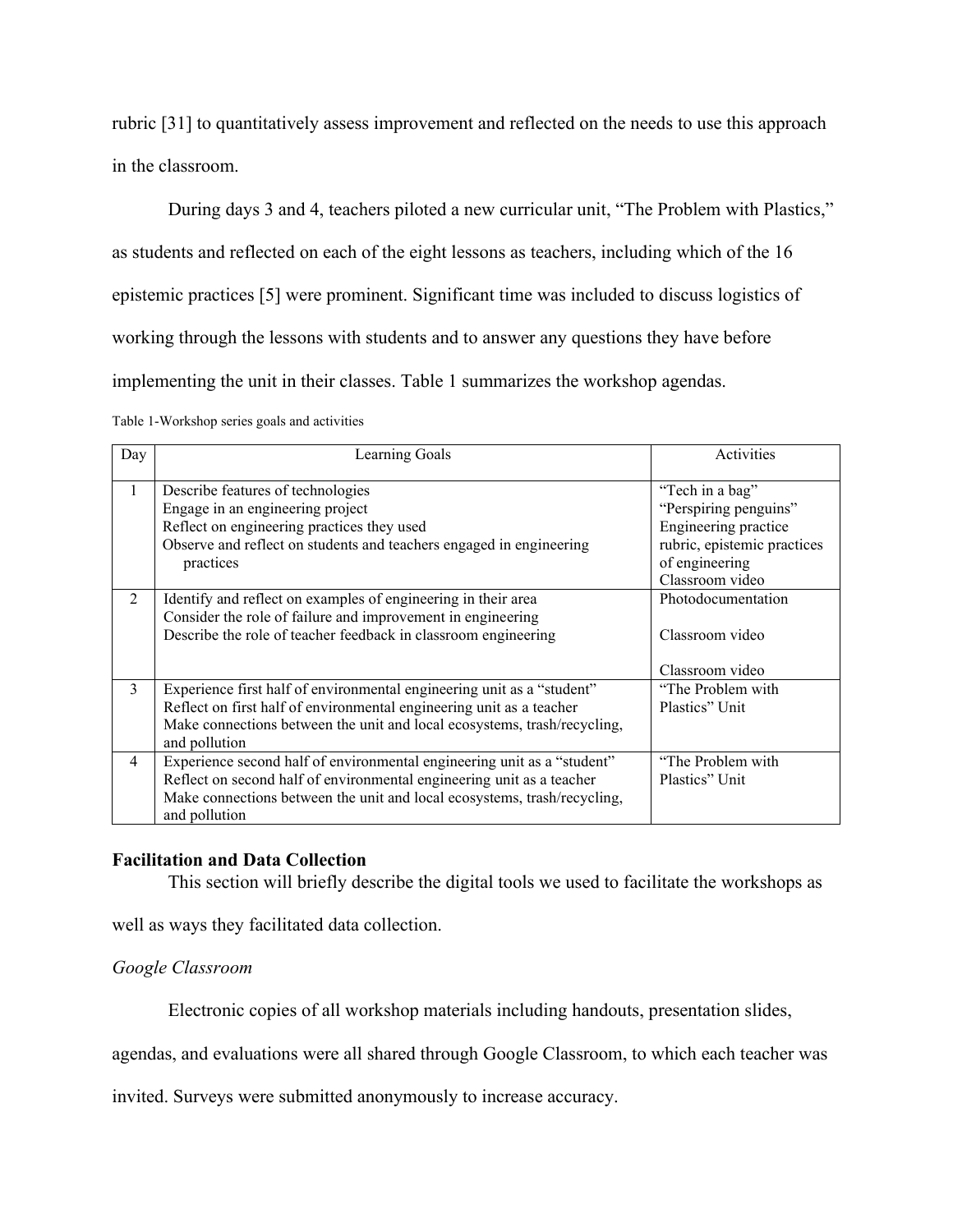# Photo, video, and document submissions

Prior to the first and second meetings, we asked teachers to submit 3-4 photos of examples of science or engineering in their lives, following the protocol of Avery and Kasam [45]. These photos were used as topics for discussion about why the example counts as engineering and why it is a relevant example in the teachers' school district. Figure 1 shows two examples of technologies identified by teachers: a paper mill that employs several of the rural students' parents and a dam that serves as a local park, fishing hole, and recreational area.





Figure 1- Paper mill and dam used by teachers as an example of technology

Teachers also submitted photos and videos of their floating water filters and penguin habitats for others in the class to see. These submissions are also being used as data sources. Figure 2 shows the photo of a prototype and a screenshot of a video submitted to demonstrate the performance of



Figure 2 - A photo of a floating filter and a screenshot of a video of the filter test

their technology. These were submitted as "assignments" through Google Classroom.

Additionally, we collected documents, such as engineering journals for both the penguin habitat design and the "Problem with Plastics" unit, completed by the teachers during the activities.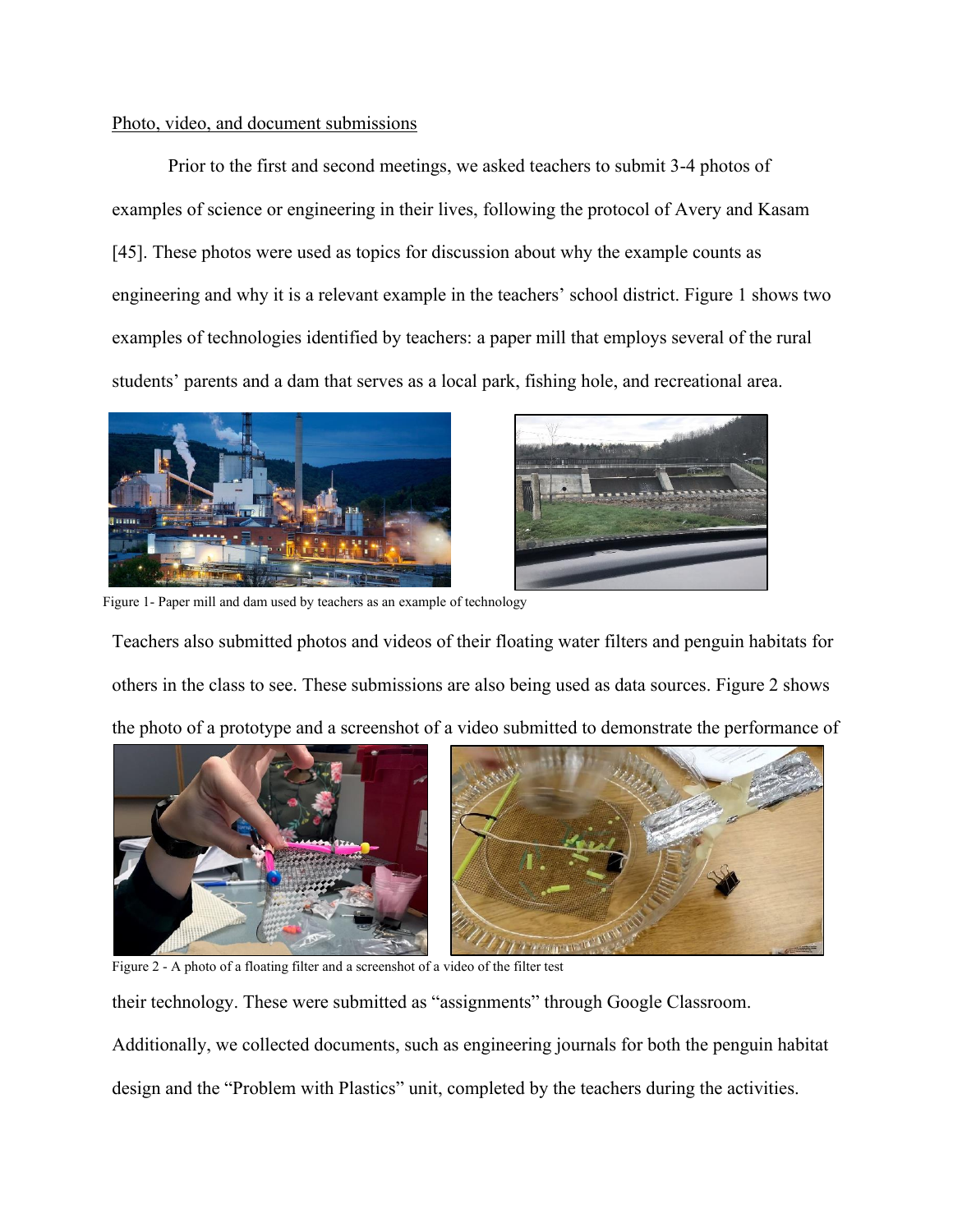# Teacher reflections

In addition, the use of Google Slides and giving everyone editing privileges enabled us to collect reflective comments in real time. Figure 3 shows the prompts provided in the Google Slides and a response entered into the slide by teacher group 2. At several times throughout the

| <b>Teacher Hat:</b> Lesson 1 (5 min.)                                                        |  |                  |  |
|----------------------------------------------------------------------------------------------|--|------------------|--|
| Engineering practices<br>· Consider problems in context<br>• Use processes to solve problems |  | Wε<br>stu<br>are |  |
| How might you support students with these<br>practices?                                      |  |                  |  |
| What questions or concerns do you have about<br>this lesson?                                 |  |                  |  |
| Respond in the following slides.                                                             |  |                  |  |

## - Teacher group 2

- e feel that to understand the context of the problem, idents would need to have prior knowledge of the ea, location, and how waterways work.
- udents would also need to understand the reason why astics can be problematic to animals in the bay and e surrounding community.
- o questions.

Figure 3 - Example Google Slides of prompts provided by the facilitators and teacher responses.

the series, we had teachers reflect on prompts (Figure 3). A blank slide for each group was included in the slide deck for teachers to respond to these prompts, allowing for formative assessment in addition to data collection. They also reflected on the epistemic practices of engineering [5] they viewed as most prominent in the lesson. These reflections served as the basis for discussions based on the needs and readiness of the teachers. This approach allowed us to collect feedback from each group for each reflection. This is typically not a possibility in brick-and-mortar workshops due to time constraints.

#### Evaluations

At the conclusion of each workshop, teachers were asked to complete a workshop evaluation. These were assigned as a Google Form that were pre-scheduled to appear in the Google Classroom near the end of the session. A summary of the four workshop evaluations can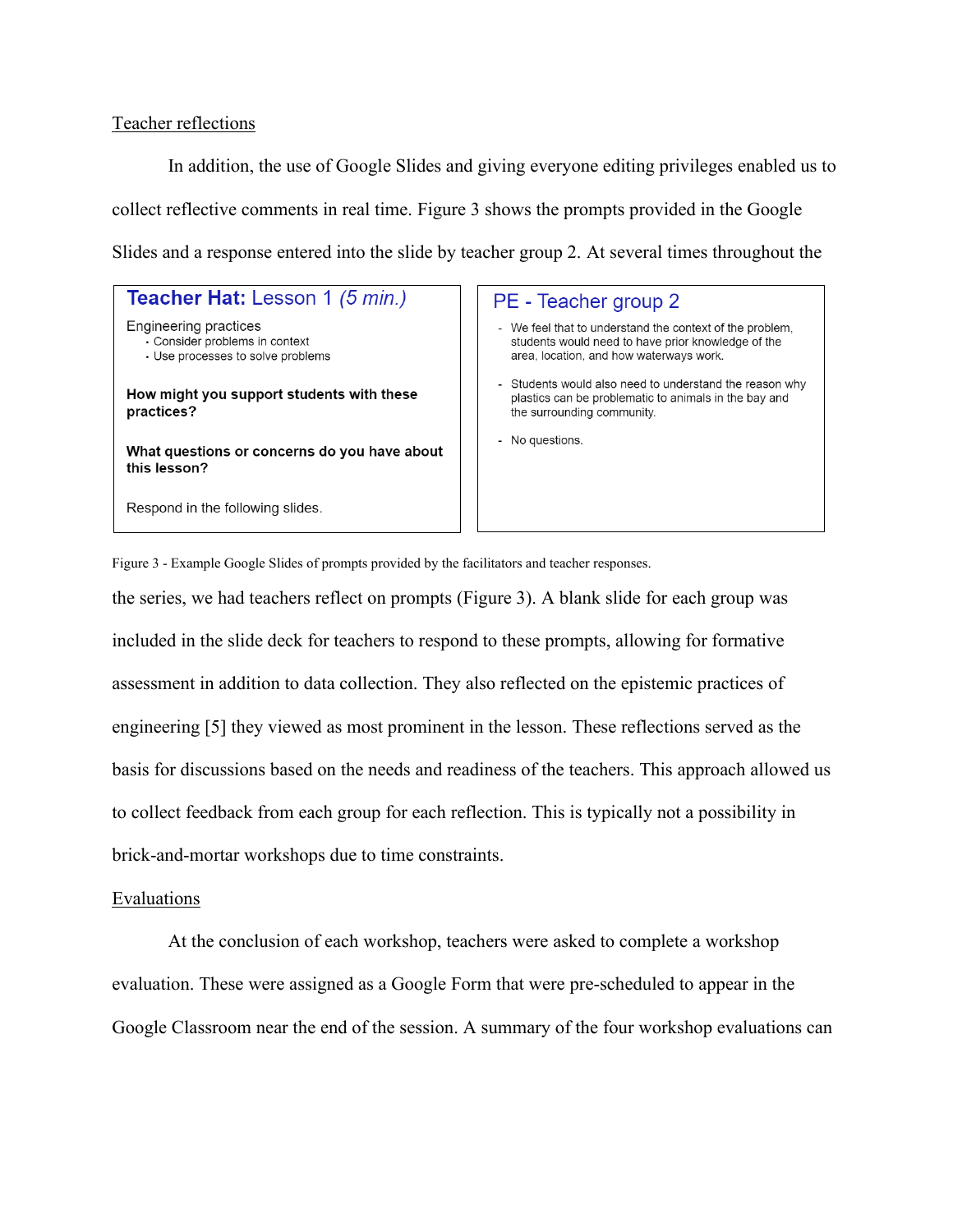be found in Table 2. The decrease in scores in day 4 seemed to result from one teacher who

thinks that schools will not be able to have students work in groups within the next several years.

Table 2 - Quantitative evaluation summary of four workshops. Constructed responses were also collected but not included in this report

| 1 - The goals and objectives were clearly specified at the beginning of the |                                                     |                   |           |                   |                   |                   |                                                                  |                   |                                                                              |      |            |
|-----------------------------------------------------------------------------|-----------------------------------------------------|-------------------|-----------|-------------------|-------------------|-------------------|------------------------------------------------------------------|-------------------|------------------------------------------------------------------------------|------|------------|
| workshop.                                                                   |                                                     |                   |           |                   |                   |                   |                                                                  |                   |                                                                              |      |            |
| Day1                                                                        | Mean                                                | <b>SD</b>         | Day 2     | Mean              | <b>SD</b>         | Day 3             | Mean                                                             | <b>SD</b>         | Day 4                                                                        | Mean | <b>SD</b>  |
|                                                                             | 4.75                                                | 0.43              |           | $\overline{4.80}$ | 0.40              |                   | $\overline{5.00}$                                                | 0.00              |                                                                              | 4.71 | 0.45       |
|                                                                             | 2- My understanding of this topic has been enhanced |                   |           |                   |                   |                   |                                                                  |                   |                                                                              |      |            |
| Day1                                                                        | Mean                                                | ${\rm SD}$        | Day 2     | Mean              | ${\rm SD}$        | Day 3             | Mean                                                             | SD                | Day 4                                                                        | Mean | ${\rm SD}$ |
|                                                                             | 4.38                                                | 0.70              |           | 4.70              | 0.46              |                   | 5.00                                                             | 0.00              |                                                                              | 4.71 | 0.45       |
|                                                                             |                                                     |                   |           |                   |                   |                   | 3 - The content is relevant to the science curriculum I teach    |                   |                                                                              |      |            |
| Day1                                                                        | Mean                                                | <b>SD</b>         | Day 2     | Mean              | <b>SD</b>         | Day 3             | Mean                                                             | <b>SD</b>         | Day 4                                                                        | Mean | SD         |
|                                                                             | 4.38                                                | 0.86              |           | 4.40              | 0.66              |                   | 4.86                                                             | 0.35              |                                                                              | 4.43 | 1.05       |
|                                                                             |                                                     |                   |           |                   |                   |                   |                                                                  |                   | 4 - I will be able to apply what I learned into my classroom instruction.    |      |            |
| Day1                                                                        | Mean                                                | ${\rm SD}$        | Day 2     | Mean              | ${\rm SD}$        | Day 3             | Mean                                                             | ${\rm SD}$        | Day 4                                                                        | Mean | ${\rm SD}$ |
|                                                                             | 4.50                                                | 0.71              |           | 4.60              | 0.66              |                   | 5.00                                                             | 0.00              |                                                                              | 4.57 | 0.73       |
|                                                                             |                                                     |                   |           |                   |                   |                   |                                                                  |                   | 5 - The workshop activities were carefully planned, well organized, and well |      |            |
| executed.                                                                   |                                                     |                   |           |                   |                   |                   |                                                                  |                   |                                                                              |      |            |
| Day1                                                                        | Mean                                                | <b>SD</b>         | Day 2     | Mean              | <b>SD</b>         | Day 3             | Mean                                                             | <b>SD</b>         | Day 4                                                                        | Mean | SD         |
|                                                                             | 4.75                                                | 0.43              |           | 4.70              | 0.64              |                   | $\overline{5.00}$                                                | $\overline{0.00}$ |                                                                              | 4.86 | 0.53       |
| 6 - The instructor was knowledgeable about the content. *                   |                                                     |                   |           |                   |                   |                   |                                                                  |                   |                                                                              |      |            |
| Day1                                                                        | Mean                                                | ${\rm SD}$        | Day 2     | Mean              | <b>SD</b>         | Day 3             | Mean                                                             | <b>SD</b>         | Day 4                                                                        | Mean | ${\rm SD}$ |
|                                                                             | 5.00                                                | 0.00              |           | 5.00              | 0.00              |                   | 5.00                                                             | 0.00              |                                                                              | 5.00 | $\bf{0}$   |
| 7 - I felt comfortable asking the instructor questions.                     |                                                     |                   |           |                   |                   |                   |                                                                  |                   |                                                                              |      |            |
| Day1                                                                        | Mean                                                | ${\rm SD}$        | Day 2     | Mean              | <b>SD</b>         | Day 3             | Mean                                                             | <b>SD</b>         | Day 4                                                                        | Mean | SD         |
|                                                                             | 4.88                                                | 0.33              |           | 4.90              | $\overline{0.30}$ | $\overline{5.00}$ | 0.00                                                             |                   | 4.71                                                                         | 0.70 |            |
| 8 - The presenter's instructional techniques facilitated my learning.       |                                                     |                   |           |                   |                   |                   |                                                                  |                   |                                                                              |      |            |
| Day1                                                                        | Mean                                                | <b>SD</b>         | Day 2     | Mean              | <b>SD</b>         | Day 3             | Mean                                                             | ${\rm SD}$        | Day 4                                                                        | Mean | ${\rm SD}$ |
|                                                                             | 4.88                                                | 0.33              |           | 4.70              | 0.64              |                   | 4.86                                                             | 0.35              |                                                                              | 4.71 | 0.45       |
| 9 - I had sufficient time to complete all required tasks.                   |                                                     |                   |           |                   |                   |                   |                                                                  |                   |                                                                              |      |            |
| Day1                                                                        | Mean                                                | SD                | Day 2     | Mean              | ${\rm SD}$        | Day 3             | Mean                                                             | ${\rm SD}$        | Day 4                                                                        | Mean | ${\rm SD}$ |
|                                                                             | 4.63                                                | 0.70              |           | 4.80              | 0.40              |                   | 5.00                                                             | 0.00              |                                                                              | 4.43 | 0.49       |
| 10 - I had sufficient time to reflect on what I had learned.                |                                                     |                   |           |                   |                   |                   |                                                                  |                   |                                                                              |      |            |
| Day1                                                                        | Mean                                                | <b>SD</b>         |           | Mean              | <b>SD</b>         | Day 3             | Mean                                                             | <b>SD</b>         | Day 4                                                                        | Mean | SD         |
|                                                                             | 4.63                                                | $\overline{0.70}$ | Day 2     | $\overline{4.80}$ | $\overline{0.40}$ |                   | $\overline{5.00}$                                                | $\overline{0.00}$ |                                                                              | 4.86 | 0.35       |
|                                                                             |                                                     |                   |           |                   |                   |                   | 11 - The online tools and methods were conducive to my learning. |                   |                                                                              |      |            |
| Day1                                                                        | Mean<br><b>SD</b>                                   | Mean              | <b>SD</b> | Day 3             | Mean              | <b>SD</b>         | Day 4                                                            | Mean              | ${\rm SD}$                                                                   |      |            |
|                                                                             | 5.00                                                | 0.33              | Day 2     | 4.80              | 0.40              |                   | 4.86                                                             | 0.35              |                                                                              | 4.43 | 1.05       |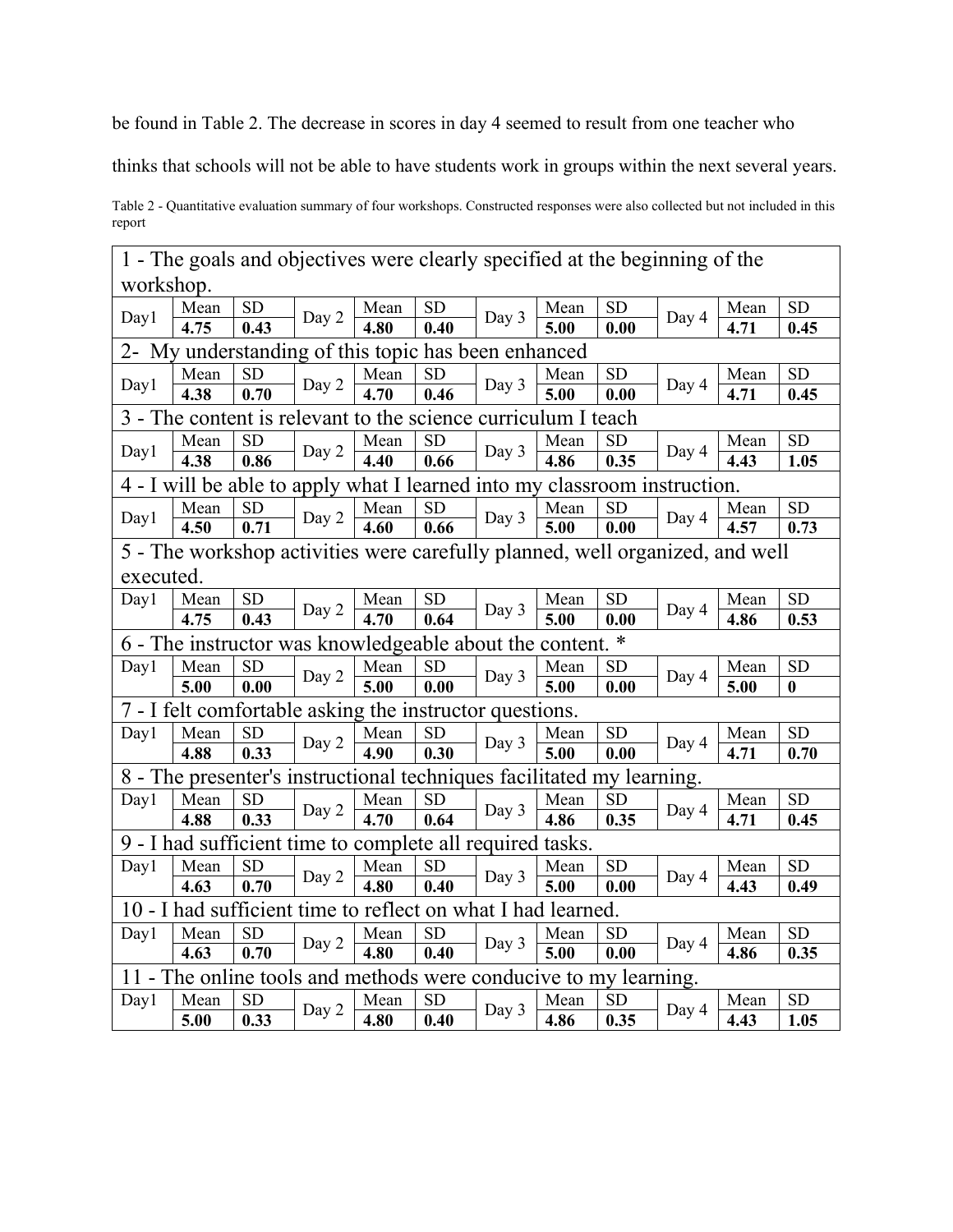## *Zoom*

We used Zoom to communicate during the workshop visually and verbally. The teachers were in three different physical locations and the facilitators were in four. Everyone had their cameras turned on and presenters shared their screens. In whole group settings, each participant sat at his/her own computer. For small group activities, we used the breakout room feature, each with a facilitator from the research team. One camera from each group was fixed on the participants and the other camera was focused on the technology they were developing or improving. Videos in the whole group setting were saved to the cloud, while breakout room recordings had to be saved to local machines by the facilitators.

In addition to synched audio and video recordings, Zoom offers two additional features that are useful as researchers. First, all comments submitted to the group chat are saved in a text file with corresponding time stamps. We used chats to collect quick feedback to frequent or simple questions in which we wanted responses from everyone. Second, Zoom contains a feature that transcribes the utterances from the recordings word for word. These transcriptions are also time stamps and can be viewed in conjunction with the recording and the text is highlighted as the words are spoken. In our experience, the transcription is quite accurate and will save a considerable amount of time and/or money typically devoted to transcribing by hand or by hiring a transcription service. Figure 4 shows and example of the recording and transcription.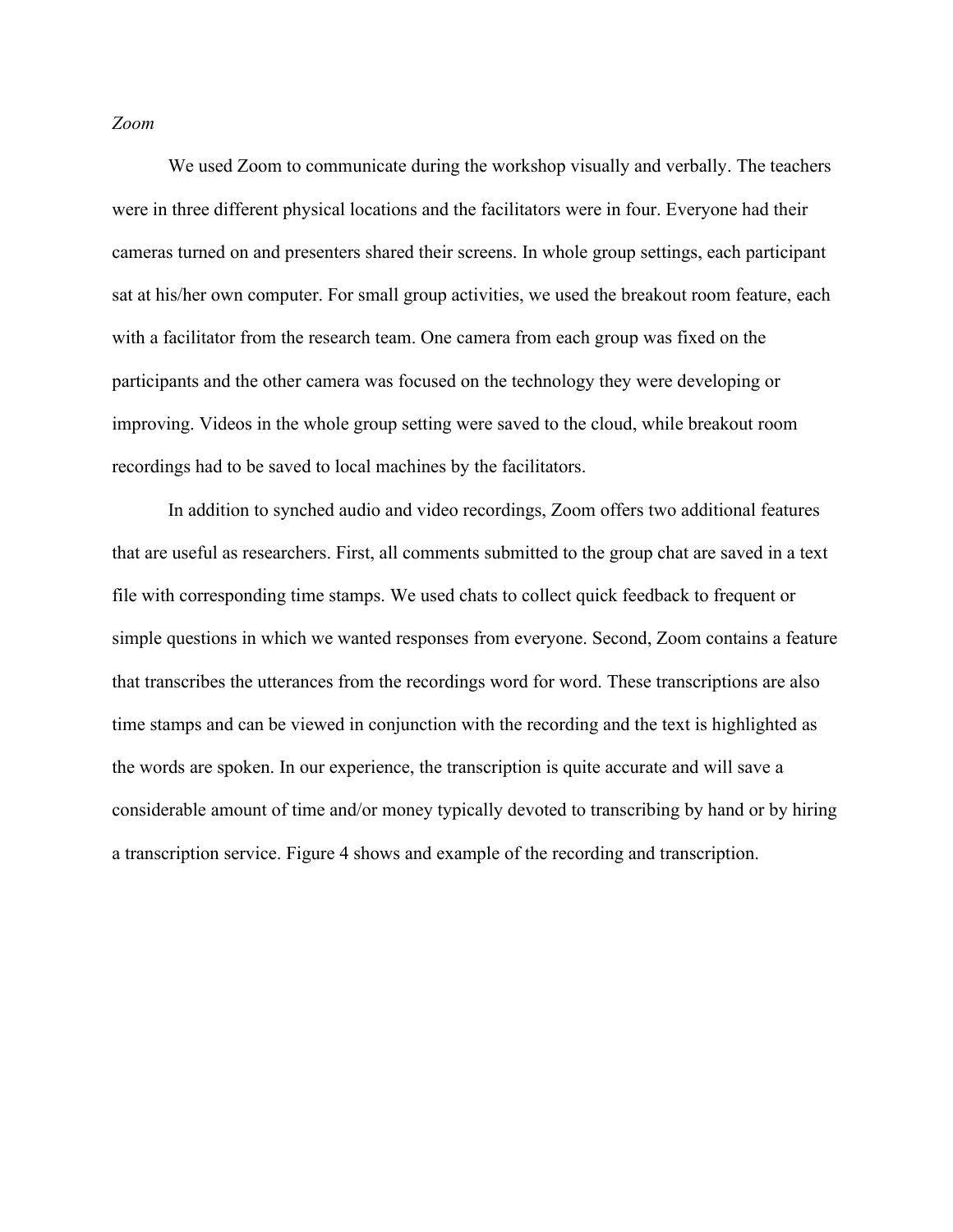

Figure 4 - A screenshot of a Zoom recording with the transcription feature on

# **Analyses**

Using this approach to study teacher learning through an online professional development workshop allowed us to collect research data during implementation. Follow-up interviews are also planned soon. These data sources allow for the analysts to investigate several interesting questions *in situ*. This section will propose the types of questions that researchers could ask and the types of analyses they could could use to answer them. These are summarized in Table 3. *Photos*

In this workshop, we were interested in how teachers connect local funds of knowledge [45] to their learning about engineering and technology. Our research question is, "How do teachers make connections between the units and their own experiences?" Basing the analysis on the methodology of Avery and Kasam [45], we organized photos submitted by teachers prior to the workshop into perceived categories. Then, we used semi-structured discussions with the teachers during the workshop to determine why they chose to take the photos, what they know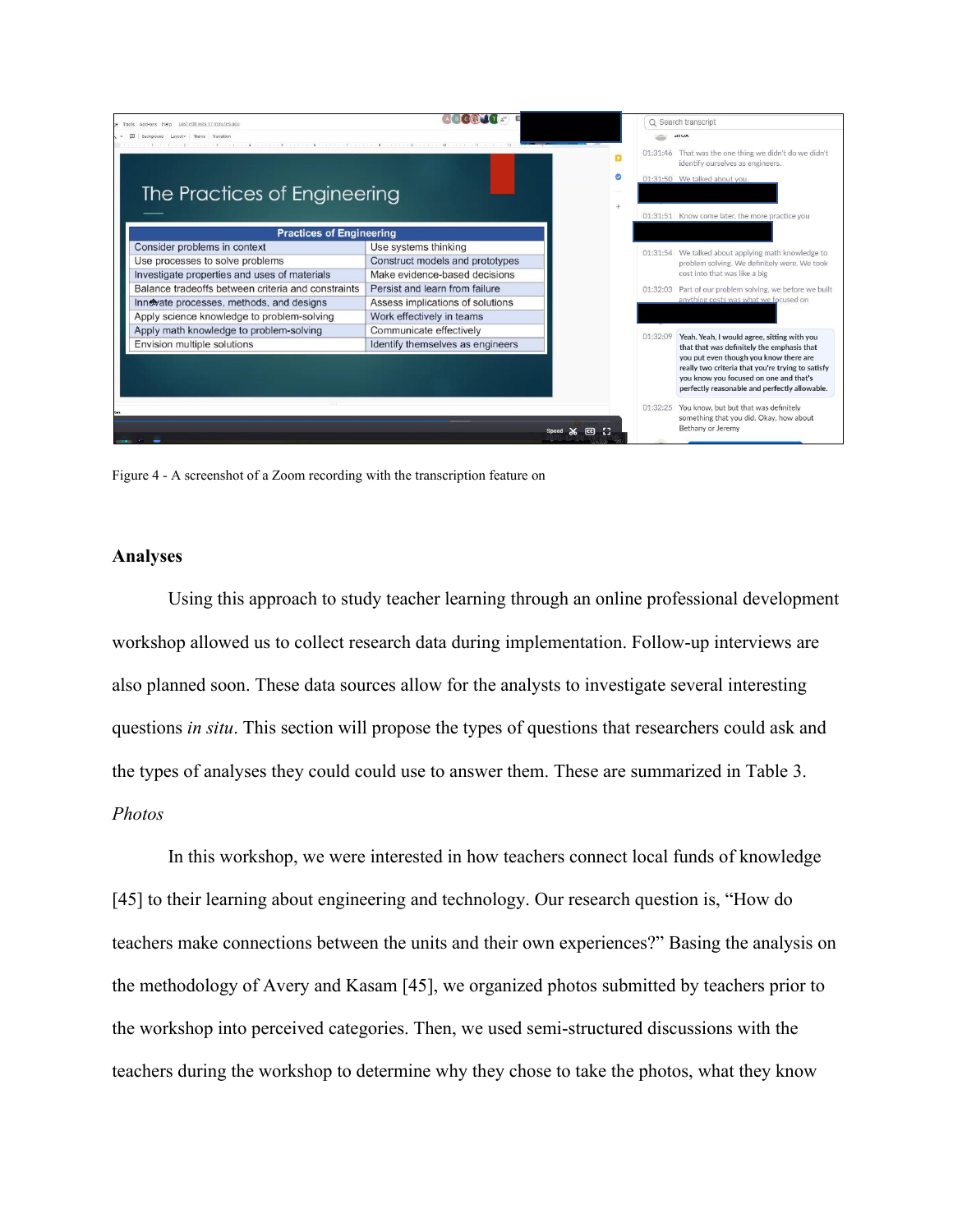about the technologies, and where they were taken. Using the teacher's responses and the photos they chose, we will use the constant comparative analysis method [47] and content analysis [48] to deduce generalities. We also have a sustained relationship with the teachers in which we can directly contact them to double-check biases that may appear in our interpretations. This approach is complementary and will help us to avoid inaccuracies in our analyses. *Journals*

During the activities, teachers used engineering journals to record their ideas, data, designs, results, and interpretations. The journals will be used to help us answer research questions like, "How and to what extent did teachers use engineering practices in their design process?" There are multiple ways to analyze documents like these.

One approach is to use an analytic rubric. Johnson [31] used this approach to investigate elementary students' improvement of failed designs. Students' journals were graded using this rubric to determine if the students acknowledged the failure and if they used productive strategies on the prototype to improve the criteria they deemed most important in the next iteration. Using discourse analysis of video recordings in conjunction with the journals, he was able to determine the journals were a reasonable measurement of what occurred in the groups and demonstrated significant interrater reliability [31, 37].

Another example of analysis of engineering journals is demonstrated in Hertel,et al [49]. The authors were interested in better understanding how journals were helpful in structuring students during an engineering design challenge. They used interactional sociolinguistics to look closely at recurring group discourse patterns and ways of defining problems [33, 49] and developed *in vivo* codes to identify patterns. They found the journals were more than a tool; they were participants in the group's discourse [49].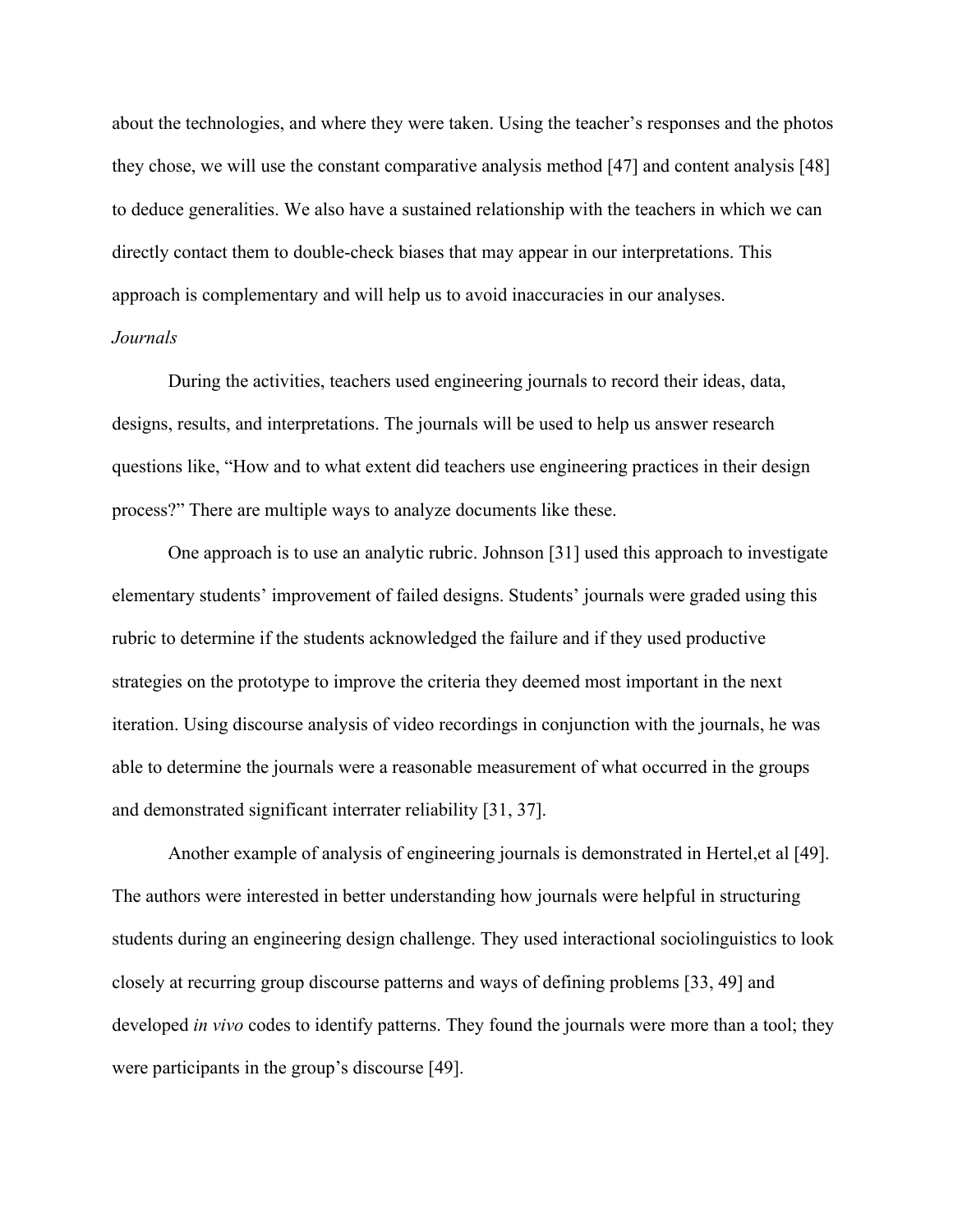## *Group responses in Google Slides*

In several of the teacher reflection activities within the workshop, teachers were asked to respond to prompts. In one example, the teachers were asked to respond to two questions after completing a lesson within the environmental engineering unit: 1) How might you support students with these practice, and; 2) What questions or concerns do you have about the lesson? Using Google Slides allowed each of the groups to add their responses to the slide deck used by the facilitator. One question we are interested in researching is, "What challenges do teachers see in teaching engineering for the first time?" In a workshop setting, there is rarely enough time to have in-depth discussions with all participants. This method allowed us to get responses from each of the groups. The facilitator posed questions during the workshop to probe some of the responses more deeply. This process was used after each of the nine lessons, so several openended responses were provided and can be analyzed to help us answer the question. Using the discourse from the group discussion and their responses, we will be able to better understand the breadth of their answers. Content analysis [51] can be used to increase the meaning of texts. Words can be aggregated into conceptual clusters or can be characterized by phrases or sections. These texts can then by more closely analyzed for their ideational, interpersonal, or textual function to better understand what the teachers mean [51].

# *Teacher discourse*

Most of the analyses are dependent on the talk and actions of the teachers and their interactions with the other participants and the facilitators of the workshop. These interactions can be analyzed in conjunction with the data sources described above, but also alone in answering questions like, "What roles and responsibilities do the teachers assume during group work?" However, with workshops that last 16 hours and each of the small group interactions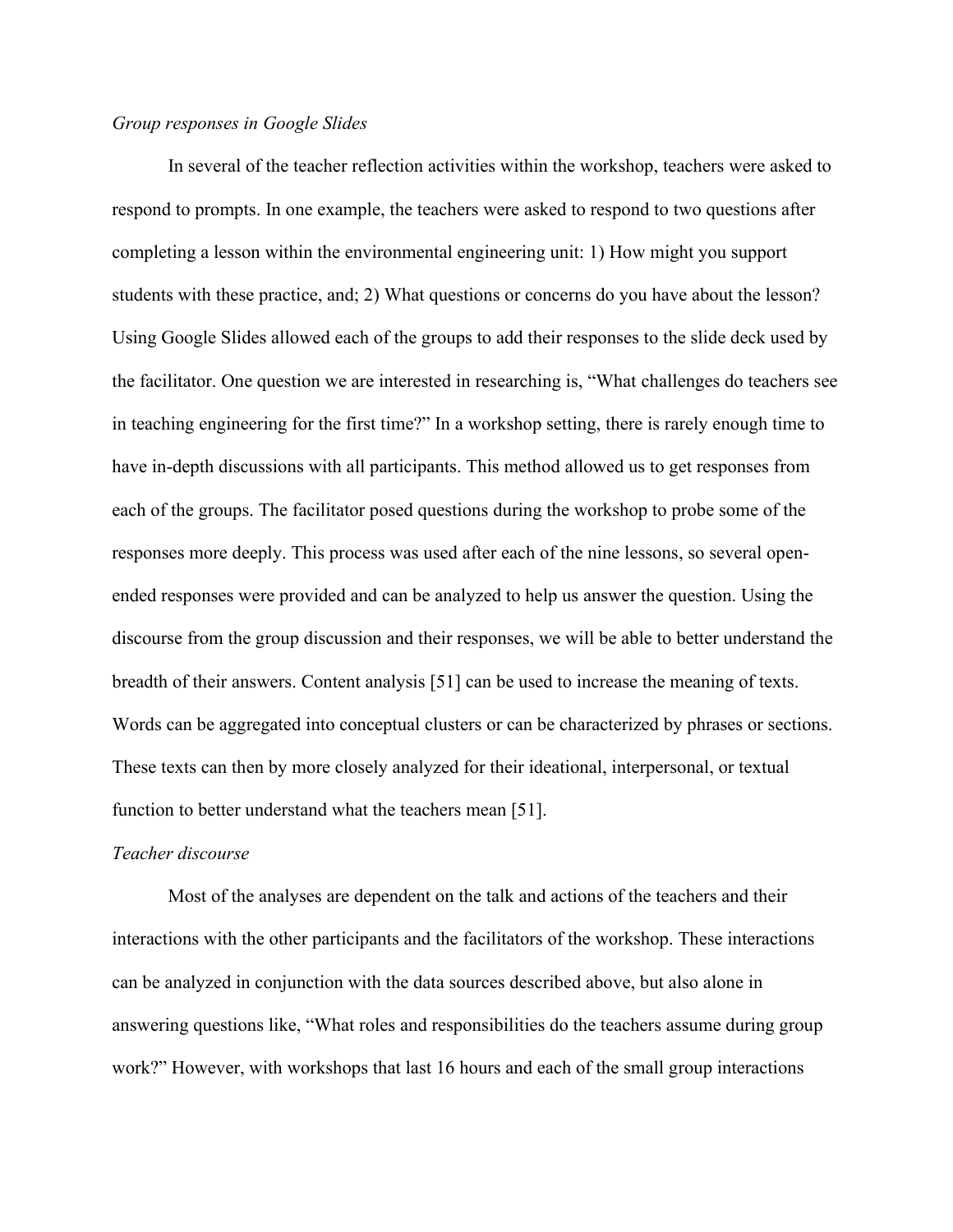recorded separately, the word-by-word transcripts generated by Zoom would be overwhelming to analyze on their own. Event maps [31, 52, 53] are time-stamped descriptive records that supplement participant observation because multiple recordings exist for each event. They help researchers identify events and interactions for microanalysis and help to contextualize events within the broader context [33,35]. Then, the word-by-word transcripts can be used in with the video evidence of gesture and actions to generate qualitative codes. A key aspect of this analysis is comparison, but is also contextual [53], and the responsibility for describing the typicality and atypicality of the events and the full range of variation is crucial for the analyst to maintain trustworthiness [55].

The richness of these data sources allows for several analyses looking closely at the coconstruction of knowledge of the participants. Although we outline several approaches that we are currently using to conduct our research, we recognize there are several methods for conducting sound qualitative research. However, we cannot overstate the importance of systematicity and the avoidance (to the extent possible) of researcher bias in making claims. Table 3 - A summary of the data, research questions, and potential analyses using IE in online settings

| Data source                   | <b>Possible Research Questions</b>                                                                                | <b>Potential Analyses</b>                                                                 |
|-------------------------------|-------------------------------------------------------------------------------------------------------------------|-------------------------------------------------------------------------------------------|
| Digital<br>photographs        | How do teachers make connections<br>between units and their own<br>experiences?                                   | 1. Discourse analysis of<br>discussion about photos [31]<br>Photodocumentation [45]<br>2. |
| Engineering<br>Journals       | How and to what extent to teachers<br>use engineering practices in their<br>designs process?                      | Discourse analysis of journals<br>[49]<br>Analytic rubric [31]<br>2.                      |
| Responses on<br>Google Slides | What challenges do teachers<br>anticipate in teaching engineering<br>for the first time?                          | 1. Discourse analysis of<br>discussions [31]<br>Content analysis [51]<br>2.               |
| Video/audio<br>recordings     | What roles and responsibilities do<br>teachers assume in group work<br>during an engineering design<br>challenge? | Event maps [53]<br>Discourse analysis [31]                                                |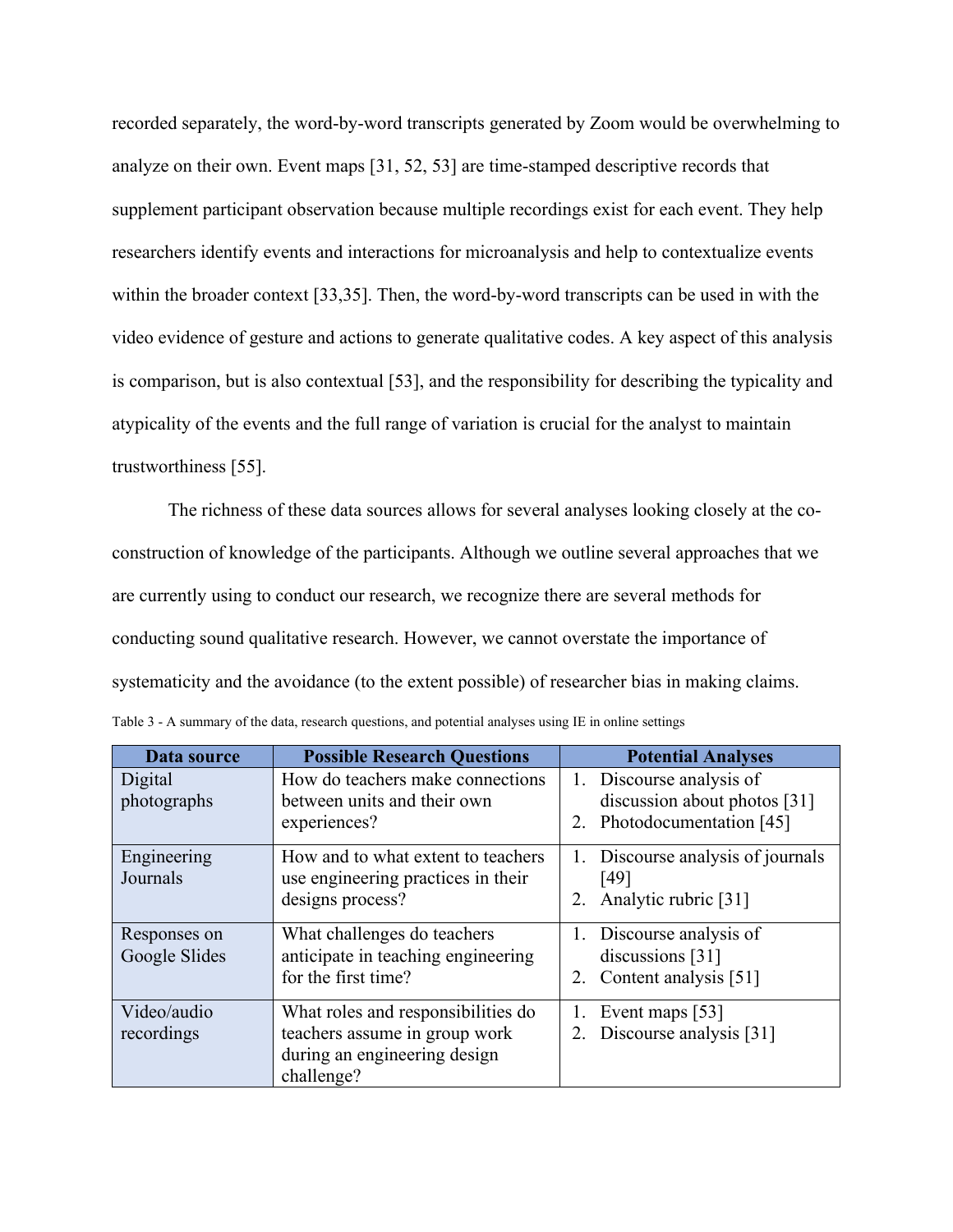# **Conclusions and Implications**

This paper describes an approach to conducting qualitative research using digital tools to conduct research during an online teacher professional development workshop about engineering. We describe the theoretical underpinnings of this methodology and use examples from our own work to describe the data sources, research questions, and analytic approaches in more concrete terms. Research in this area will likely lead to a better understanding of how these teachers learn about engineering in a setting like the one described, and will be used as a base of comparison when we analyze data collected as a subset of the teachers from rural school districts implements these engineering units in their elementary classes.

We argue that the methods described in this paper can be useful for those in engineering education regardless of whether they teach precollege teachers, because these online learning experiences have become more common due to the COVID-19 pandemic and we suspect they will be common even after restrictions are lifted. Interactional ethnography is a useful means of assessing learning of students in small group work, as is common in engineering education. Workshops like these are used in several ways to teach adults, but these digital tools also allow for researchers to look closely at learning in undergraduate, graduate, and even precollege settings.

Despite the challenges in teaching remotely, synchronous online instruction can also be more inclusive. Twenty-five percent of students in the United States attend rural schools [55]. Many of these students (and their teachers) live in remote areas, far from the types of universities that teach classes and workshops like the ones many engineering educators hold. And despite rural students consistently graduating at a higher rate and scoring higher than their urban counterparts on the reading, math, and science assessments of the National Assessment of Educational Progress assessment [56], rural student college enrollment is lower [57], causing in part, the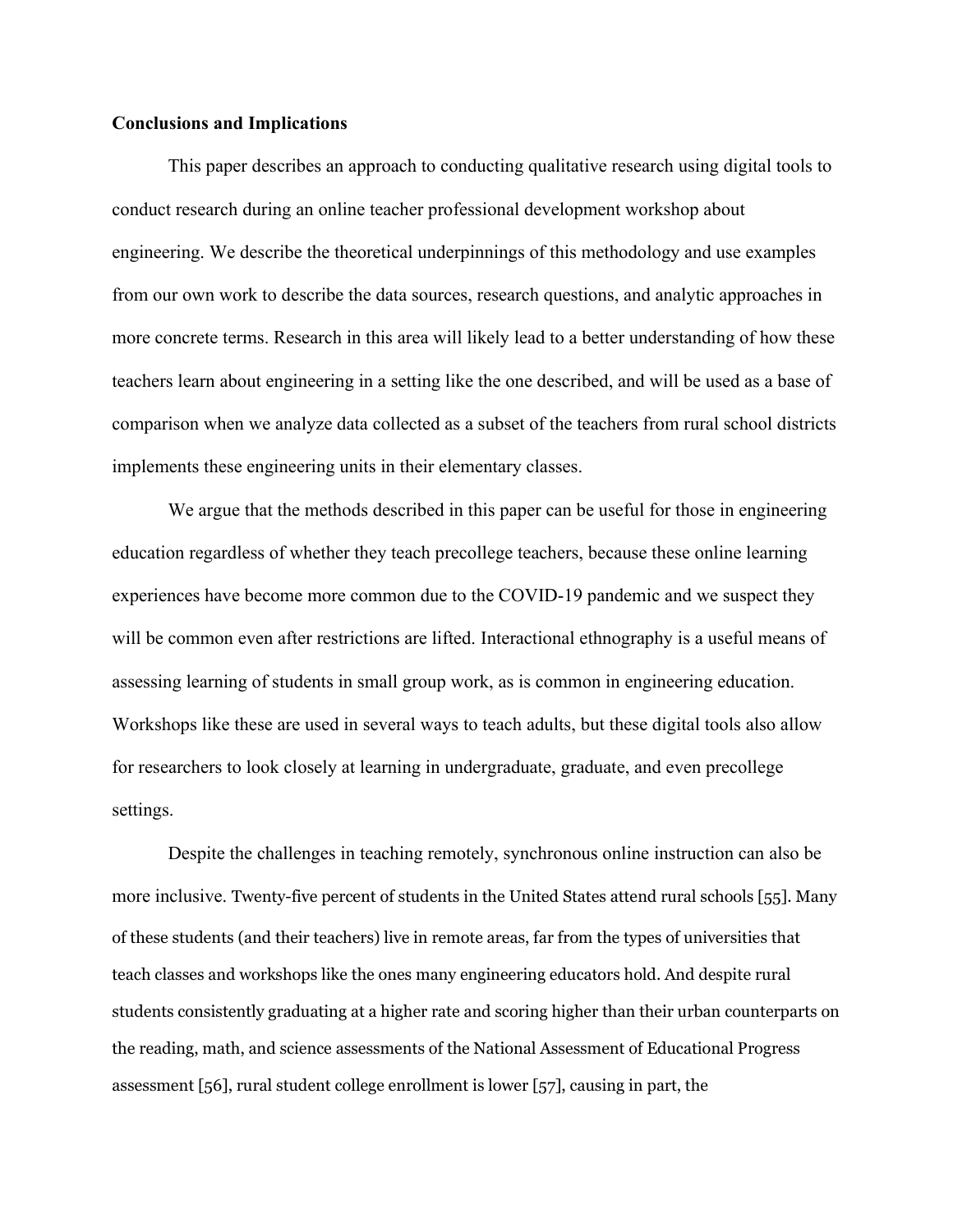underrepresentation of these populations in STEM fields. The combination of the increased learning opportunities provided by these remote learning contexts and research into the place-based learning may lead to improved participation in these jobs.

## Acknowledgements:

The authors would like to thank the teachers who participated in this workshop series and their principals and superintendents for their support in professional development, even during COVID-19 when substitute teachers are at a premium.

This work was supported by the National Science Foundation under Grant No. 1930777. Any opinions, findings, and conclusions or recommendations expressed in this material are those of the author(s) and do not necessarily reflect the views of the National Science Foundation.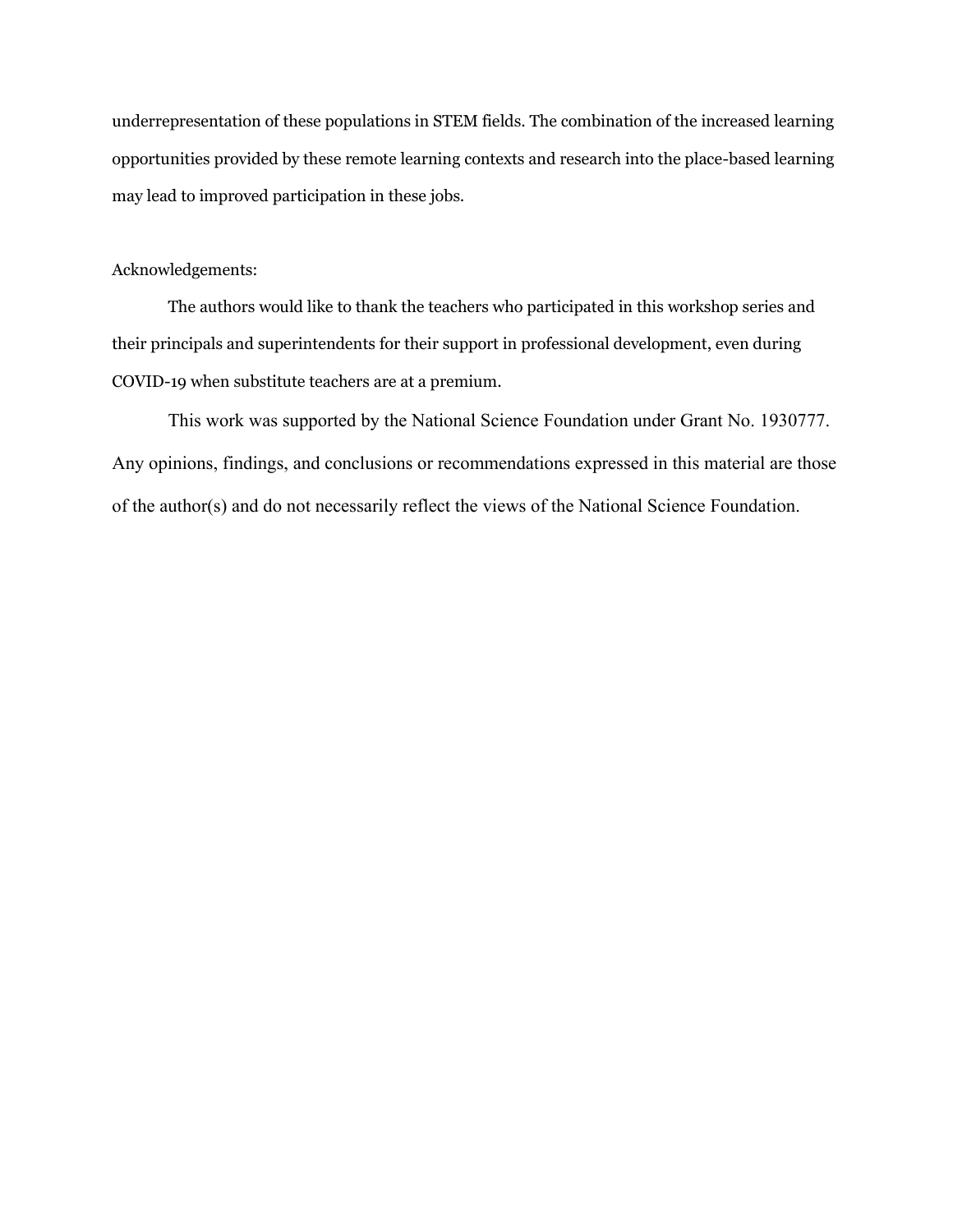#### **REFERENCES**

- 1. National Research Council. (2012). *A framework for K-12 science education: Practices, crosscutting concepts, and core ideas.* National Academies Press.
- 2. NGSS Lead States. 2013. *Next Generation Science Standards: For States, By States*. Washington, DC: The National Academies Press.
- 3. Katehi, L., Pearson, G., & Feder, M. A. (Eds.). (2009). Engineering in K-12 education: Understanding the status and improving the prospects. Washington, DC: National Academies Press.
- 4. Strimel, G., Huffman, T., Grubbs, M., Gurganus, J., Sabarre, A. & Bartholomew, Scott. (2020). Framework for P-12 Engineering Learning: A Defined and Cohesive Educational Foundation for P-12 Engineering. 10.18260/1-100-1153-1.
- 5. Cunningham, C. M., & Kelly, G. J. (2017). Framing engineering practices in elementary school classrooms. International Journal of Engineering Education, 33(1), 295-307.
- 6. Moore, T. J., Tank, K. M., Glancy, A. W., & Kersten, J. A. (2015). NGSS and the landscape of engineering in K‐12 state science standards. *Journal of Research in Science Teaching*, *52*(3), 296- 318.
- 7. Cunningham, C. M. (2018). *Engineering in elementary STEM education: Curriculum design, instruction, learning, and assessment*. Teachers College Press.
- 8. Kelly, G. J. (2008). Inquiry, activity, and epistemic practice *Teaching scientific inquiry: Recommendations for research and implementation* (pp. 99-117).
- 9. Kelly, G. J., & Licona, P. (2018). Epistemic practices and science education. In M. Matthews (Ed.), *History, philosophy and science teaching: New research perspectives* (pp. 139-165). Springer: Dordrecht.
- 10. Lundqvist, E., Almqvist, J., & Östman, L. (2009). Epistemological norms and companion meanings in science classroom communication. *Science education*, *93*(5), 859-874.
- 11. Easton, L. B. (2008). From professional development to professional learning. *Phi delta kappan*, 89(10), 755-761.
- 12. Loucks-Horsley, S., Hewson, P., Love, N., & Stiles, K. (2010). *Designing professional development for teachers of mathematics and science*. Corwin Publishing.
- 13. Boyle, B., While, D., & Boyle, T. (2004). A longitudinal study of teacher change: What makes professional development effective?. *Curriculum Journal*, *15*(1), 45-68.
- 14. Bug, L.J. (2018). K-8 Teacher Blended Learning Professional Development and NGSS, and Communities of Practice: A Mixed Methods Study. (Doctoral dissertation). Retrieved from Penn State Electronic Theses and Dissertations for Graduate School database.
- 15. [K–12 Computer Science Framework. \(2016\). Retrieved from http://www.k12cs.org](http://www.k12cs.org/)
- 16. Common Core State Standards Initiative. (2010). *Common Core State Standards for Mathematics*. Washington, DC: National Governors Association Center for Best Practices and the Council of Chief State School Officers.
- 17. Carr, R. L., Bennett IV, L. D., & Strobel, J. (2012). Engineering in the K‐12 STEM standards of the 50 US states: An analysis of presence and extent. Journal of Engineering Education, 101(3), 539-564.
- 18. Guzey, S. S., Tank, K., Wang, H. H., Roehrig, G., & Moore, T. (2014). A high‐quality professional development for teachers of grades 3–6 for implementing engineering into classrooms. *School science and mathematics*, *114*(3), 139-149.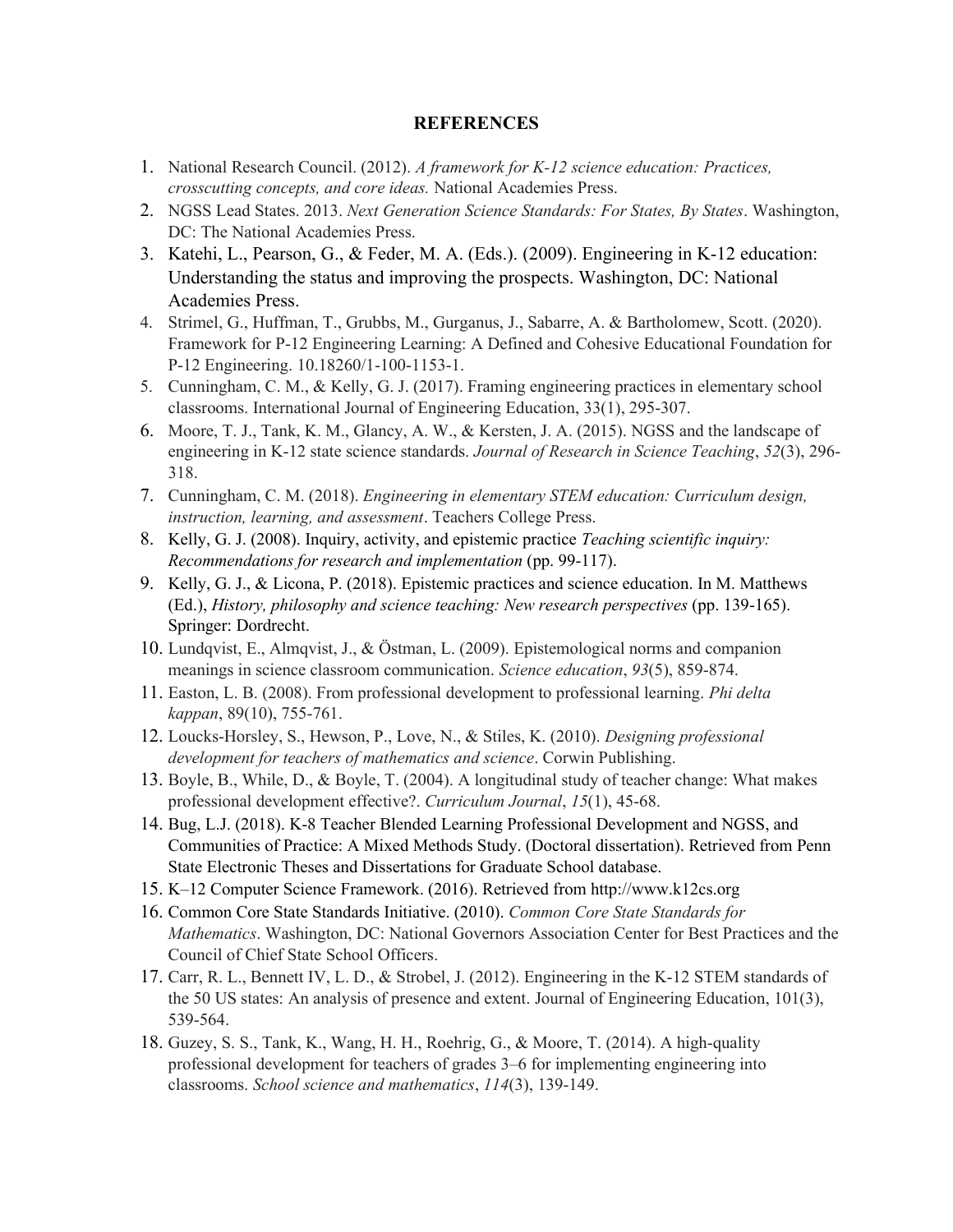- 19. Suchman, L. (2000). Embodied practices of engineering work. Mind, Culture, and activity, 7(1-2), 4-18.
- 20. Johri, A., & Olds, B. M. (2011). Situated engineering learning: Bridging engineering education research and the learning sciences. *Journal of Engineering Education*, *100*(1), 151-185.
- 21. Styhre, A. (2011). Sociomaterial practice and the constitutive entanglement of social and material resources: The case of construction work. Vine, 41(4), 384-400.
- 22. Styhre, A., Wikmalm, L., Ollila, S., & Roth, J. (2012). Sociomaterial practices in engineering work: The backtalk of materials and the tinkering of resources. *Journal of Engineering, Design and Technology*, *10*(2), 151-167.
- 23. Orlikowski, W. J., & Scott, S. V. (2008). 10 sociomateriality: challenging the separation of technology, work and organization. *The academy of management annals*, *2*(1), 433-474.
- 24. Levi-Strauss, C. (1962). *The Savage Mind (La Persee Sauvage.)*. Weidenfeld & Nicolson.
- 25. Goodwin, C. (1994). Professional vision. American Anthropologist, 96, 606–633.
- 26. Hammerness, K., Darling-Hammond, L., Bransford, J., Berliner, D., Cochran-Smith, M., McDonald, M., & Zeichner, K. M. (2005). How teachers learn and develop. In L. Darling-Hammond & J. Bransford (Eds.), Preparing teachers for a changing world: What teachers should learn and be able to do (1st ed., pp. 358–389). San Francisco, CA: Jossey-Bass.
- 27. Sherin, M. G., & van Es, E.,A. (2005). Using video to support teachers' ability to notice classroom interactions. Journal of Technology and Teacher Education, 13(3), 475-491.
- 28. Leinhardt, G. (1991). Where subject knowledge matters. *Advances in research on teaching*, *2*, 83-113.
- 29. Shulman, L. S. (1996). Just in case: Reflections on learning from experience. The case for education: Contemporary approaches for using case methods, (s 197), 217. (Ozcelik, 2016).
- 30. Kelly and Green, editors (2019). *Theory and Methods for Sociocultural Research in Science and Engineering Education*. Routledge.
- 31. Johnson, M.M. (2019). "Learning from Failure in Elementary Engineering Design Projects." In Theory and Methods for Sociocultural Research in Science and Engineering Education. Gregory Kelly and Judith Green, editors. Routledge.
- 32. Green, J., & Bloome, D. (2004). Ethnography and ethnographers of and in education: A situated perspective. *Handbook of research on teaching literacy through the communicative and visual arts* (pp.181-202). New York: MacMillan.
- 33. Kelly, G. J. (2014). Analyzing classroom activities: Theoretical and methodological considerations. *Topics and Trends in Current Science Education* (pp. 353-368). Springer Netherlands.
- 34. Green, J. L., & Stewart, A. (2012). A brief history of linguistic perspectives in qualitative research in education. *Handbook of qualitative research in education. Cheltenham: Edward Elgar Ltd*.
- 35. Gumperz, J. J. (1982). *Discourse strategies* (Vol. 1). Cambridge University Press.
- 36. Polkinghorne, D. (1983). *Methodology for the human sciences: Systems of inquiry*. Albany: State University of New York Press.
- 37. Johnson, M.M. (2016). Failure is an option: Reactions to failure in elementary school engineering design projects. (Doctoral dissertation). Retrieved from Penn State Electronic Theses and Dissertations for Graduate School Database. Catalog number 28775.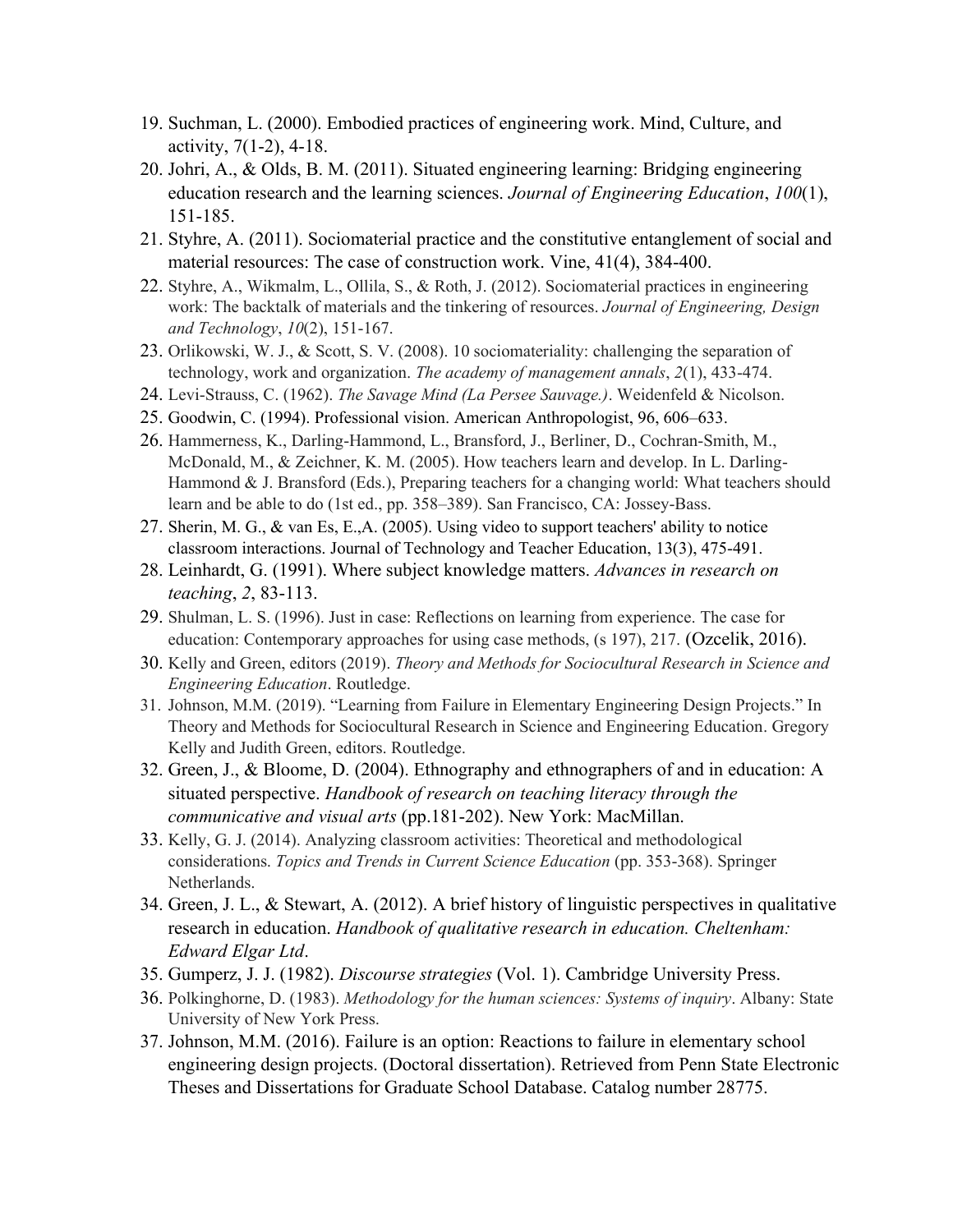- 38. McDyre, A. M. (2019). Making science and gender in kindergarten. *Theory and Methods for Sociocultural Research in Science and Engineering Education*, 29. Routledge.
- 39. Windschitl, M., Thompson, J., & Braaten, M. (2020). *Ambitious science teaching*. Harvard Education Press.
- 40. Ozcelik, A.T. (2019). Discourse of professional pedagogical vision in teacher education. *Theory and Methods for Sociocultural Research in Science and Engineering Education,*  206-234*.* Routledge.
- 41. Licona, P.R. (2019). Translanguaging about socioscientific issues in middle school science. *Theory and Methods for Sociocultural Research in Science and Engineering Education,* 206-234*.* Routledge.
- 42. Vanderhoof, C.M. (2019). Multimodal analysis of decision making in elementary engineering. *Theory and Methods for Sociocultural Research in Science and Engineering Education,* 206-234*.* Routledge.
- 43. Schnittka, C.G., Bell, R.L., & Richards, L.G. (2012). Save the penguins: Teaching the science of heat transfer through engineering design. In E. Brunsell (Ed.) *Integrating engineering + science in your classroom*. Arlington, VA: NSTA Press.
- 44. McNeill, K.L., Lowenhaupt, R., & Katsh-Singer, R. (2018). Instructional leadership and the implementation of the NGSS: Principals' understandings of science practices. *Science Education, 102*(3), 452-473.
- 45. Avery, L. M., & Kassam, K. A. (2011). Phronesis: Children's local rural knowledge of science and engineering. *Journal of Research in Rural Education (Online)*, *26*(2), 1.
- 46. Avery, L. M. (2013). Rural science education: Valuing local knowledge. *Theory Into Practice*, 52(1), 28-35.
- 47. Glaser, B. G., McCall, G. J., & Simmons, J. L. (1969). The constant comparative method of qualitative research. *Issues in participant observation: A text and reader*, 216-228.
- 48. Patton, M. Q. (1990). Qualitative evaluation and research methods. Newbury Park, CA: Sage.
- 49. Hertel, J. D., Cunningham, C. M., & Kelly, G. J. (2017). The roles of engineering notebooks in shaping elementary engineering student discourse and practice. *International Journal of Science Education*, *39*(9), 1194-1217.
- 50. Castanheira, M. L., Crawford, T., Dixon, C. N., & Green, J. L. (2000). Interactional ethnography: An approach to studying the social construction of literate practices. Linguistics and Education, 11, 353–400
- 51. Bazerman, C. (2006). Analyzing the multidimensionality of texts in education. *Handbook of complementary methods in education research*, 77-94.
- 52. Baker, W. D., & Green, J. L. (2007). Limits to certainty in interpreting video data: Interactional ethnography and disciplinary knowledge. *Pedagogies: an international journal*, *2*(3), 191-204.
- 53. Kelly, G., Crawford, T., & Green, J. (2001). Common task and uncommon knowledge: Dissenting voices in the discursive construction of physics across small laboratory groups. *Linguistics and Education*, *12*(2), 135-174.
- 54. Lemke, J. L. (2012). Analyzing verbal data: Principles, methods, and problems. In *Second international handbook of science education* (pp. 1471-1484). Springer, Dordrecht.